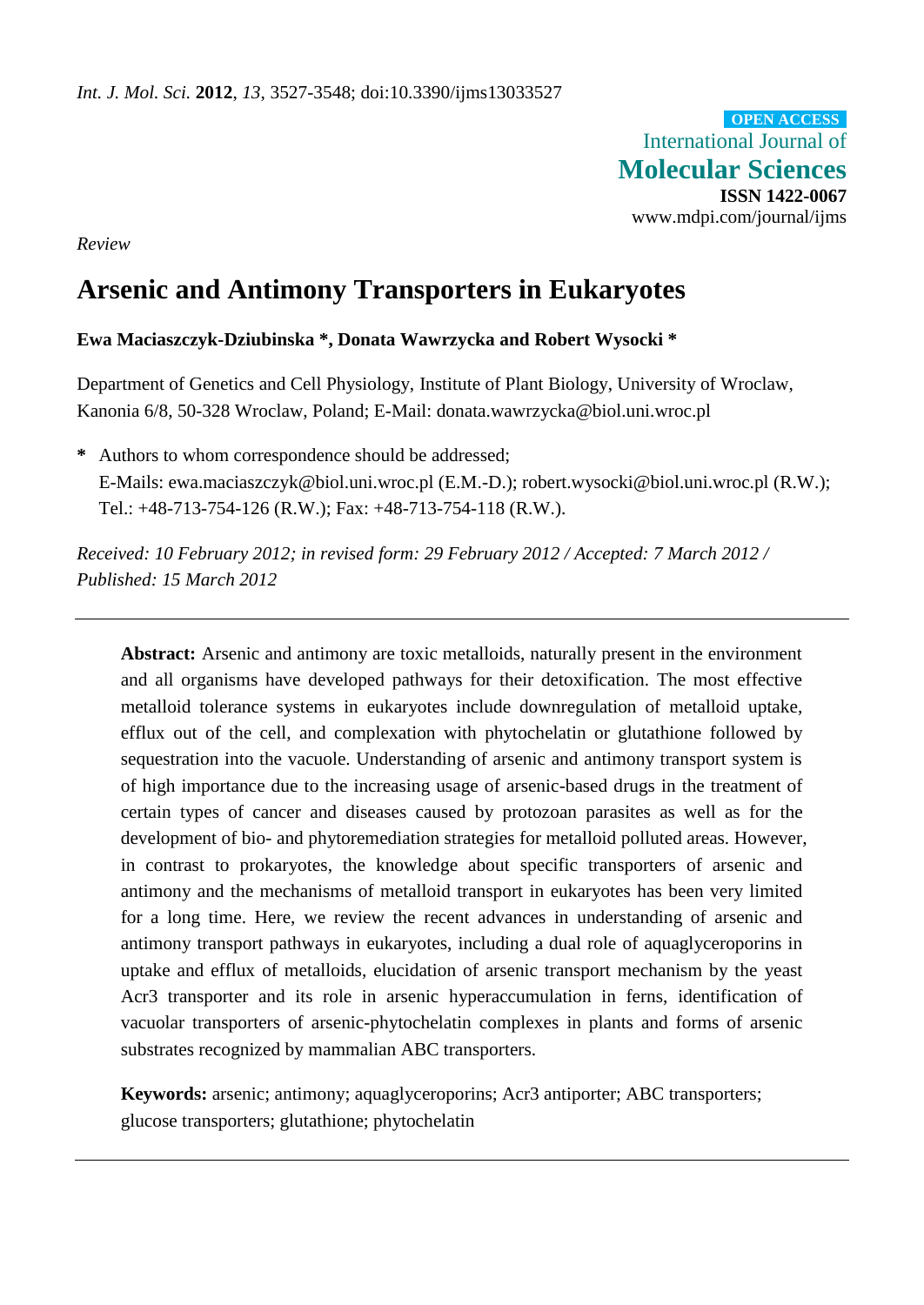#### **1. Introduction**

Arsenic and antimony are toxic metalloids which are commonly present in the environment. Arsenic contamination of drinking water and soils from both natural and anthropogenic sources is a major hazard to human health in many areas [1]. It is estimated that more than 40 million people worldwide are chronically exposed to dangerous levels of arsenic which leads to several diseases, including many types of cancer [2]. On the other hand, because of their cytotoxic properties arsenic and antimony compounds are also parts of modern anticancer and antiprotozoan therapies. Arsenic trioxide is routinely used in the clinical treatment of acute promyelocytic leukemia and trialed together with other inorganic (e.g., realgar) and organic arsenicals (e.g., Melarsoprol) in the treatment of hematological malignancies and solid tumors [3]. Importantly, pentavalent antimony-based compounds are still the first-line drugs for the major tropical disease leishmaniasis [4], while the treatment of second neurological stage of human African trypanosomiasis, known as sleeping sickness, has exclusively relied on trivalent arsenic-containing drug Melarsoprol until the recent introduction of eflornithine [5].

Studies on arsenic and antimony transporters have received much attention as these proteins are the key components of both accumulation and detoxification systems for metalloids [6–8]. Last fifteen years of research in this field greatly advanced our comprehension of routes of metalloid uptake, efflux and sequestration into intracellular compartments in various eukaryotes from yeast to humans. This knowledge has significantly contributed to understanding how cancer cells and parasites acquire tolerance to arsenic and antimony-containing drugs and how metalloid resistance can be prevented. In near future it may also help to construct genetically modified crops with low accumulation of arsenic or plant hyperracumulators for remediation of metalloid-polluted areas.

#### **2. Pathways for Arsenic and Antimony Uptake**

Arsenic and antimony are highly toxic and can only permeate cells through the transporters evolved for accumulation of essential ions and nutrients using the molecular mimicry. In aqueous solution at the physiological pH, trivalent arsenite [As(III)] and antimonite [Sb(III)] exist mainly in the trihydroxylated uncharged forms,  $As(OH)_3$  and  $Sb(OH)_3$ , which structurally resemble glycerol [9,10]. Thus, in all domains of life organisms easily accumulate As(III) and Sb(III) by the aquaglyceroporins, a ubiquitous family of membrane proteins, which are permeable for water and glycerol (Figures 1–3) [11,12]. In addition, As(III) and Sb(III) can enter the cells via hexose transporters. Arsenate  $[As(V)]$ behaves as a chemical analogue of inorganic phosphate and is taken up by the phosphate transporters (Figures 1–3) [6,7]. In contrast antimonate  $[Sb(V)]$  exists as  $[Sb(OH)<sub>6</sub>]<sup>-</sup>$  anion and does not compete with the phosphate uptake [13,14]. The pathway of Sb(V) entry into the cells has not been determined yet.

#### *2.1. Uptake of As(V) via Phosphate Transporters*

In the yeast *Saccharomyces cerevisiae* two high-affinity, Pho84 and Pho89, and three low-affinity, Pho87, Pho90 and Pho91, phosphate transporters have been identified [15]. Deletion of *PHO84* and *PHO87* genes resulted in increased As(V) tolerance strongly, suggesting that As(V) uptake is mediated by phosphate transport system in yeast (Figure 1) [16,17]. Moreover, cells lacking the membrane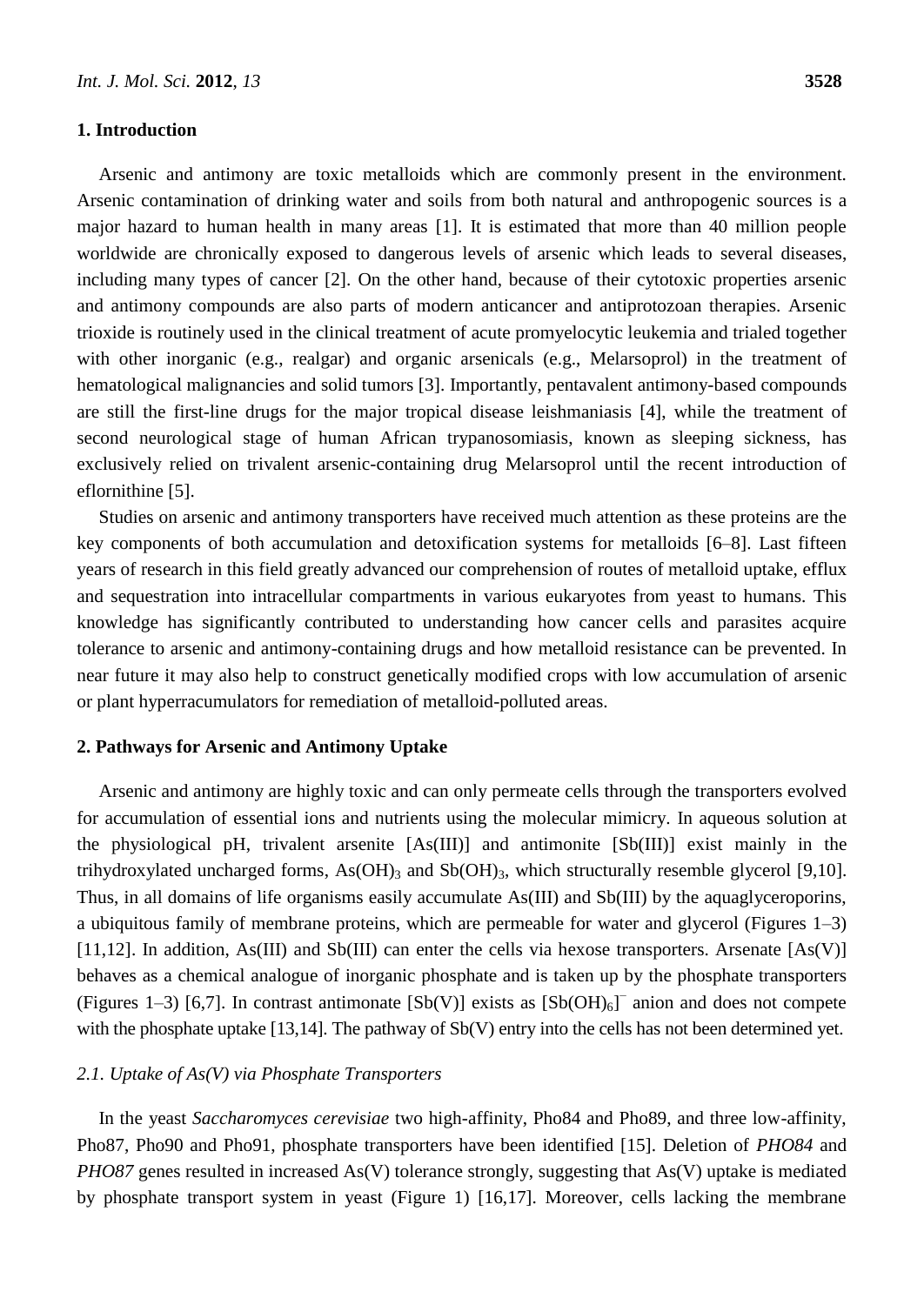protein Pho86, which is required for targeting Pho84 to the plasma membrane, and the phosphate transporter-associated proteins, Gtr1 and Pho88, which regulate positively transport activity of Pho84, also exhibited increased resistance to As(V) [16–18].

**Figure 1.** Pathways for arsenic uptake and detoxification in the yeast *S.cerevisiae*. In yeast cells uptake of As(III) is facilitated mainly via the aquaglyceroporin Fps1 but in the absence of glucose As(III) also enters the cell through the hexose permeases Hxt (Hxt1-Hxt17, Gal2). As(V) is taken up by the phosphate transporters (Pho), such as Pho84 and Pho87, followed by reduction to As(III) by the arsenate reductase Acr2 in the cytoplasm. Next, As(III) is transported out of the cell by the  $As(III)/H^+$  antiporter Acr3 against the concentration gradient or by the aquaglyceroporin Fps1, especially during  $As(V)$ exposure, when the internal concentration of As(III) is higher than the outside. In addition, As(III) is conjugated with glutathione (GSH) and sequestrated into the vacuole by the ABC transporters Ycf1 and Vmr1.



Since the As(V)-tolerant plants display constitutive suppression of high-affinity phosphate uptake system [19,20] and As(V) import is inhibited by the presence of phosphate [21], it has been generally accepted that plants accumulate As(V) via the phosphate transporters. However, the involvement of particular phosphate transporters in As(V) intake has not been demonstrated. Recently, based on the genetic data, two phosphate transporters, Pht1;1 and Pht1;4, have been proposed to be responsible for As(V) uptake in *Arabidopsis thaliana* (Figure 2) [22,23]. The *A. thaliana* mutant lacking both Pht1;1 and Pht1;4 exhibited high resistance to As(V) [22]. In addition, mutation in the *A. thaliana PHF1* gene, which blocks Pht1;1 trafficking from the endoplasmic reticulum to the plasma membrane resulted in increased tolerance to As(V) [23]. In a more recent report, it has been presented that the rice Pht1 (OsPht1;8) mediates high-affinity transport of As(V) and transgenic lines overexpressing OsPht1;8 accumulated high-levels of As(V) [24].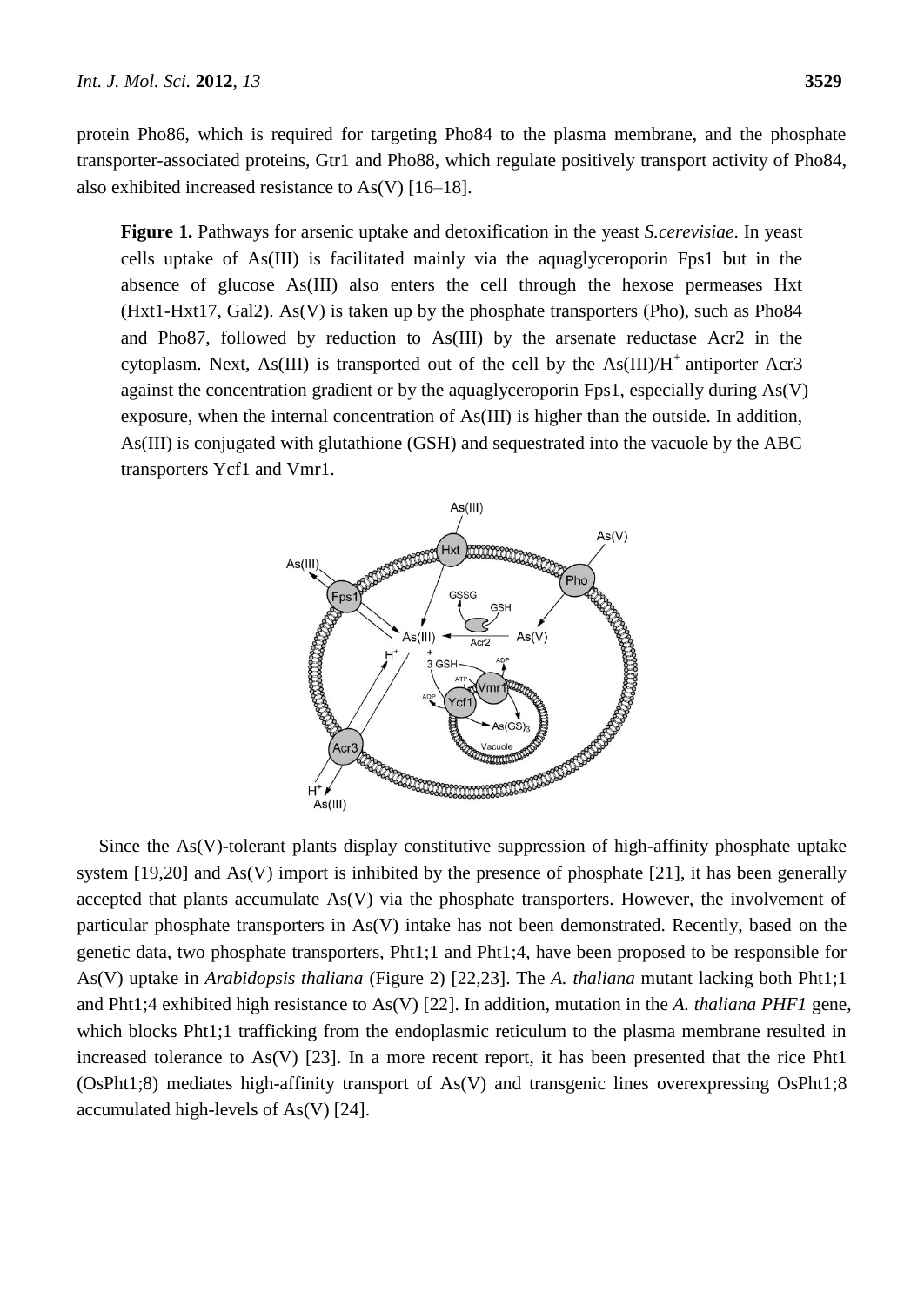**Figure 2.** Routes for arsenic transport in higher plants. In plant cells As(III) is accumulated through the aquaporins of Nodulin26-like intrinsic protein subfamily (NIPs) and plasma membrane intrinsic protein subfamily (PIPs), while As(V) uptake is catalyzed by the phosphate transporters (PHT1). In the cytoplasm  $As(V)$  is rapidly reduced to  $As(III)$  by the arsenate reductase ACR2/CDC25. Upon binding to phytochelatins (PCs),  $PC_2$ -As(III) complexes are compartmentalized into the vacuole by two *A*. *thaliana* ABC transporters, ABCC1 and ABCC2. As(III) can also leak out of the plant root cell via the NIP and PIP channels down the concentration gradient to external medium. On the other hand, in rice the silicon transporter Lsi2 localizing to the proximal side of root cells extrudes As(III) to the xylem contributing to metalloid accumulation in shoots and grain.



Transporters responsible for As(V) uptake has been recently identified in vertebrates. Five rat sodium/phosphate transporters NaPiIIa, NaPiIIb, NaPiIIc, Pit-1 and Pit-2, which constitute the mammalian phosphate uptake system, were expressed in *Xenopus laevis* oocytes to analyze directly transport of radioactive As(V) [25]. NaPiIIa, NaPiIIc, Pit-1 and Pit-2 occurred to have 10-fold lower affinity for As(V) than for inorganic phosphate, suggesting their negligible role in As(V) accumulation. In contrast, NaPiIIb from rat, mouse and human showed high affinity for As(V) and was proposed to be a major entry for As(V) in the intestine (Figure 3) [25]. Similarly, NaPi-IIb1 from zebrafish is also involved in As(V) transport [26].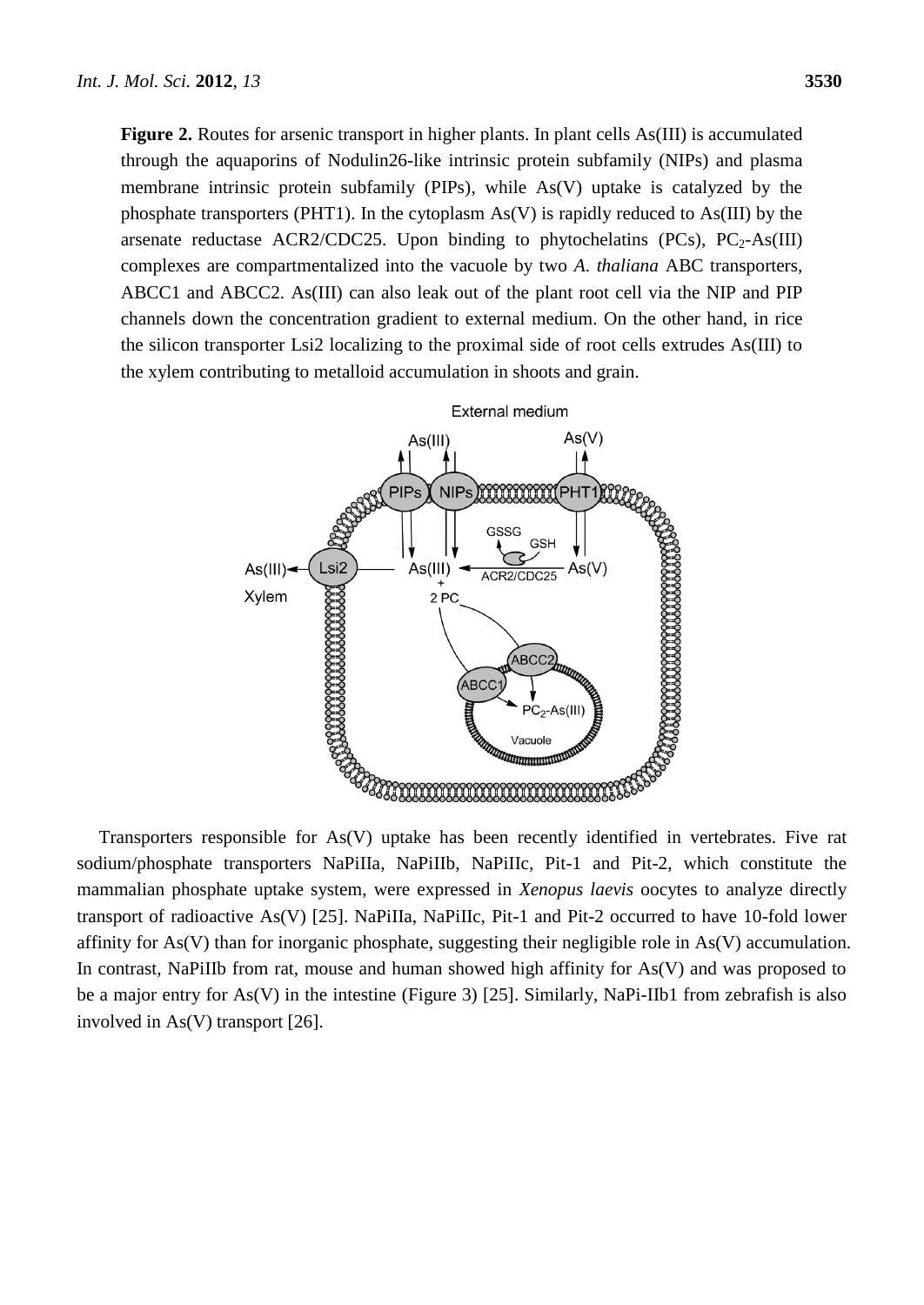**Figure 3.** Summary of arsenic transport pathways in mammalian cells. As (V) uptake is mediated by the high-affinity phosphate transporter NaPiIIb. Next, As(V) is reduced to As(III) by CDC25 phosphatases/arsenate reductases. As(III) is transported into the mammalian cells via multiple pathways: the aquaglyceroporins (AQP3, AQP7, AQP9, AQP10), the glucose permeases (GLUT1, GLUT2, GLUT5) or the organic anion transporting polypeptides (OATPB, OATPC). The AQP9 and GLUT2 transporters are also responsible for the transport of methylated species of As(III) out of the cells. The ABC transporters from the ABCB (MDR1/P-gp) and ABCC (MRP1 and MRP2) subfamilies are the major pathways of As(III) extrusion. Both MRP1 and MRP2 are able to transport inorganic and monomethylated forms of As(III) conjugated with glutathione. In addition, MRP2 mediates efflux of seleno-bis(*S*-glutathionyl) arsinium ion. The exact form of As(III) recognized by MDR1/P-gp is uncertain but it is not glutathione-*S*-conjugate.



*2.2. Aquaglyceroporins Are the Major Cellular Entrance for As(III) and Sb(III)*

The first evidence suggesting that the aquaglyceroporins are the entry pathway for metalloids comes from the study of Sanders *et al.* [27] showing that inactivation of *Escherichia coli glpF* gene, encoding for the glycerol facilitator, led to Sb(III) resistance phenotype. Later, based on the genetic data and direct transport measurements of radioactive As(III), Wysocki *et al.* [28] have demonstrated that the *S*. *cerevisiae* glycerol facilitator Fps1 mediates uptake of As(III) and Sb(III) (Figure 1). Both glycerol facilitators GlpF and Fps1 belong to the family of major intrinsic proteins (MIP) that comprises the membrane channel proteins, which are selective for either water only (aquaporins) or water and other uncharged solutes, like glycerol and urea (aquaglyceroporins) [11].

The physiological role of Fps1 is the regulation of intracellular level of glycerol in response to changes in osmolarity [29]. In response to hyperosmotic stress Fps1 closes to allow glycerol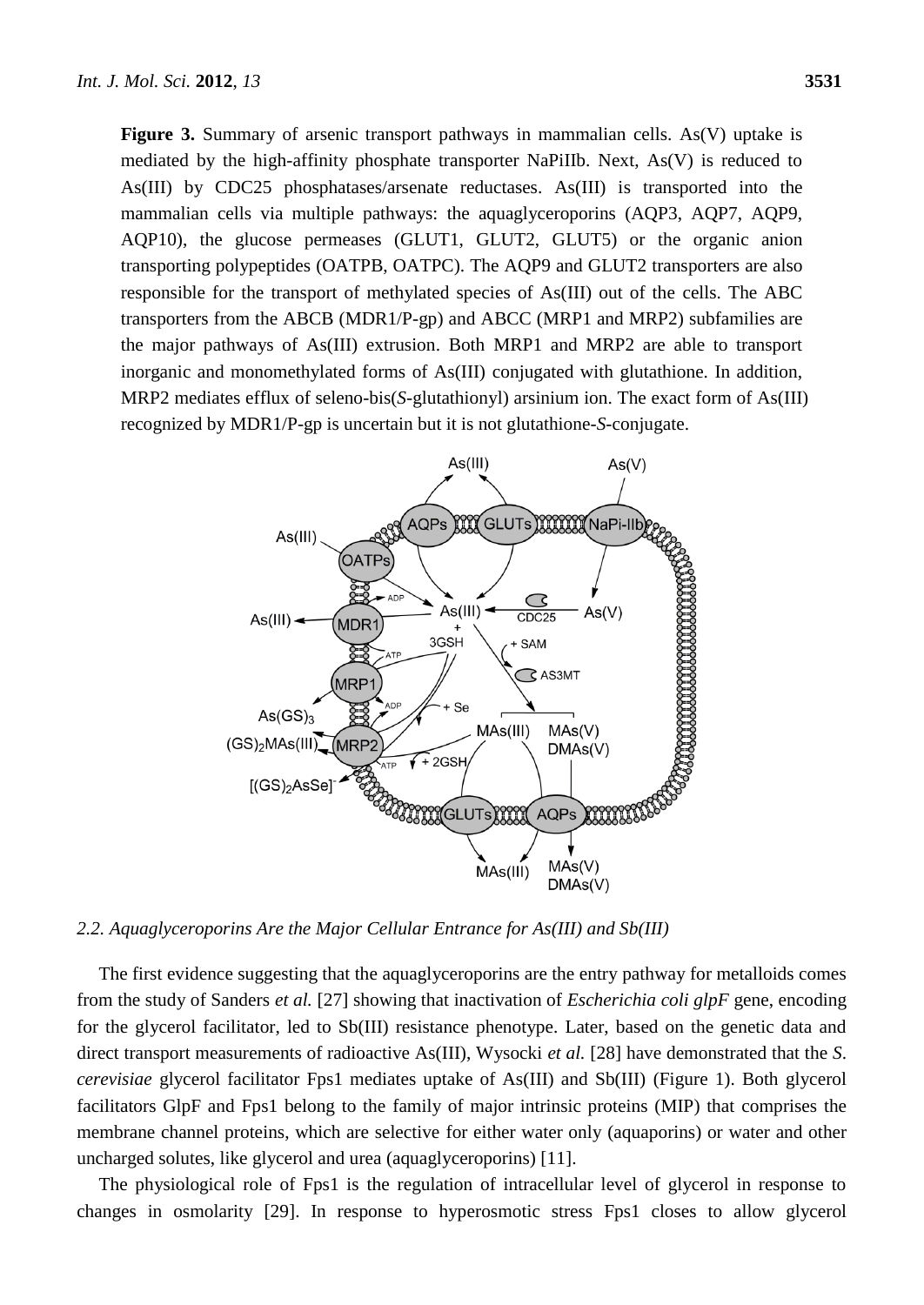accumulation in the cytosol and opens to release glycerol out of the cell under hypoosmotic conditions. Gating of Fps1 channel is mediated by the cytosolic N-terminal tail, and its truncation renders Fps1 constitutively open and allow an unregulated bidirectional transport of glycerol. Thus, yeast overexpressing of *fps1*-Δ*1* allele lacking N-terminal extension were hypersensitive to As(III) and Sb(III) and accumulated more As(III), while deletion of *FPS1* gene or high-osmolarity conditions profoundly increased resistance to As(III) and Sb(III) [28]. Interestingly, transport of metalloids via Fps1 is regulated at the transcriptional and post-transcriptional level. After As(III) and Sb(III) addition to the media, transcription of the *FPS1* gene is rapidly downregulated to reduce the Fps1 protein level [28]. Besides, activity of Fps1 is negatively regulated by the mitogen-activated protein kinase Hog1, which phosphorylates Fps1 at treonine 231 located in the N-terminal tail [30]. Deletion of *HOG1* or expression of Fps1-T231A resulted in increased sensitivity to As(III) and Sb(III) due to upregulation of metalloid intake. Thus, we proposed that As(III) and Sb(III) activate Hog1 kinase to phosphorylate N-terminal tail of Fps1 which results in channel closing and restriction of metalloid accumulation. Beese *et al.* [31] have shown that the pleckstrin homology (PH) domain proteins Rgc1 and Rgc2 positively regulate transport activity of Fps1 by yet unknown mechanism. Interestingly, deletion of *RGC1* and *RGC2* genes caused resistance to As(III) in both wild type and the *hog1*Δ mutant background suggesting that Hog1 may also effect activity of Fps1 by targeting Rgc1 and Rgc2. Indeed, As(III)-induced phosphorylation of Rgc2 was partially decreased in the absence of Hog1 but it has not been established whether Rgc2 is a substrate for Hog1.

A heterologous expression system using the yeast mutants lacking metalloid transporters, including Fps1, was successfully employed to identify plant aquaporins responsible for metalloid uptake [32–34]. Plant aquaporins are classified into four subfamilies corresponding to distinct subcellular localizations: small basic intrinsic proteins (SIP) located in the endoplasmic reticulum, plasma membrane intrinsic proteins (PIP) and tonoplast intrinsic proteins (TIP) responsible for water transport, and Nodulin26-like intrinsic membrane proteins (NIP), which are localized to plasma and intracellular membranes to mediate transport of NH<sub>3</sub>, B(OH)<sub>3</sub> or Si(OH)<sub>3</sub> [35–37]. Based on the plasma membrane localization and structural similarity between their physiological substrates and  $As(OH)_{3}$  or  $Sb(OH)_{3}$ , NIPs were obvious candidates for testing their ability to transport As(III) and Sb(III) into the cells. Bienert *et al.* [32] have shown that *A. thaliana* AtNIP5;1, AtNIP6;1 and AtNIP7;1, *Oryza sativa* OsNIP2;1, OsNIP2;2 and OsNIP3;2, *Lotus japonicus* LjNIP5;1 and LjNIP6;1 increased sensitivity to As(III) and Sb(III) when expressed in *S*. *cerevisiae* lacking the aquaglyceroporin Fps1, thus highly resistant to metalloids. Importantly, decreased accumulation of As(III) in yeast cells expressing NIPs from *A. thaliana* and *O. sativa* was confirmed in direct transport studies [32]. Several other reports independently demonstrated a significant role of NIPs in As(III) uptake in *A. thaliana* (AtNIP1;1, AtNIP1;2, AtNIP5;2 and AtNIP7;1) and *O. sativa* (OsNIP1;1, Lsi1/OsNIP2;1, Lsi6/OsNIP2;2, OsNIP3;1) by showing their permeability to As(III) in *X. laevis* oocytes or increased As(III) tolerance and accumulation in the plant *nip* mutants [33,34,38]. In addition, the rice aquaporin Lsi1/OsNIP2;1 is also permeable to methylarsonic acid [MAs(V)] and dimethylarsinic acid [DMAs(V)] [39], while NIP1;1 in *Arabidopsis* contributes to Sb(III) uptake and sensitivity [40]. In sum, above findings suggest that all NIPs are permeable to As(III) and Sb(III) and some of them, like OsNIP1;1 and Lsi1/OsNIP2;1 in rice, constitute a major pathway for As(III) accumulation into roots and determine level of As(III) tolerance in plants (Figure 2). However, three members of rice PIP subfamily of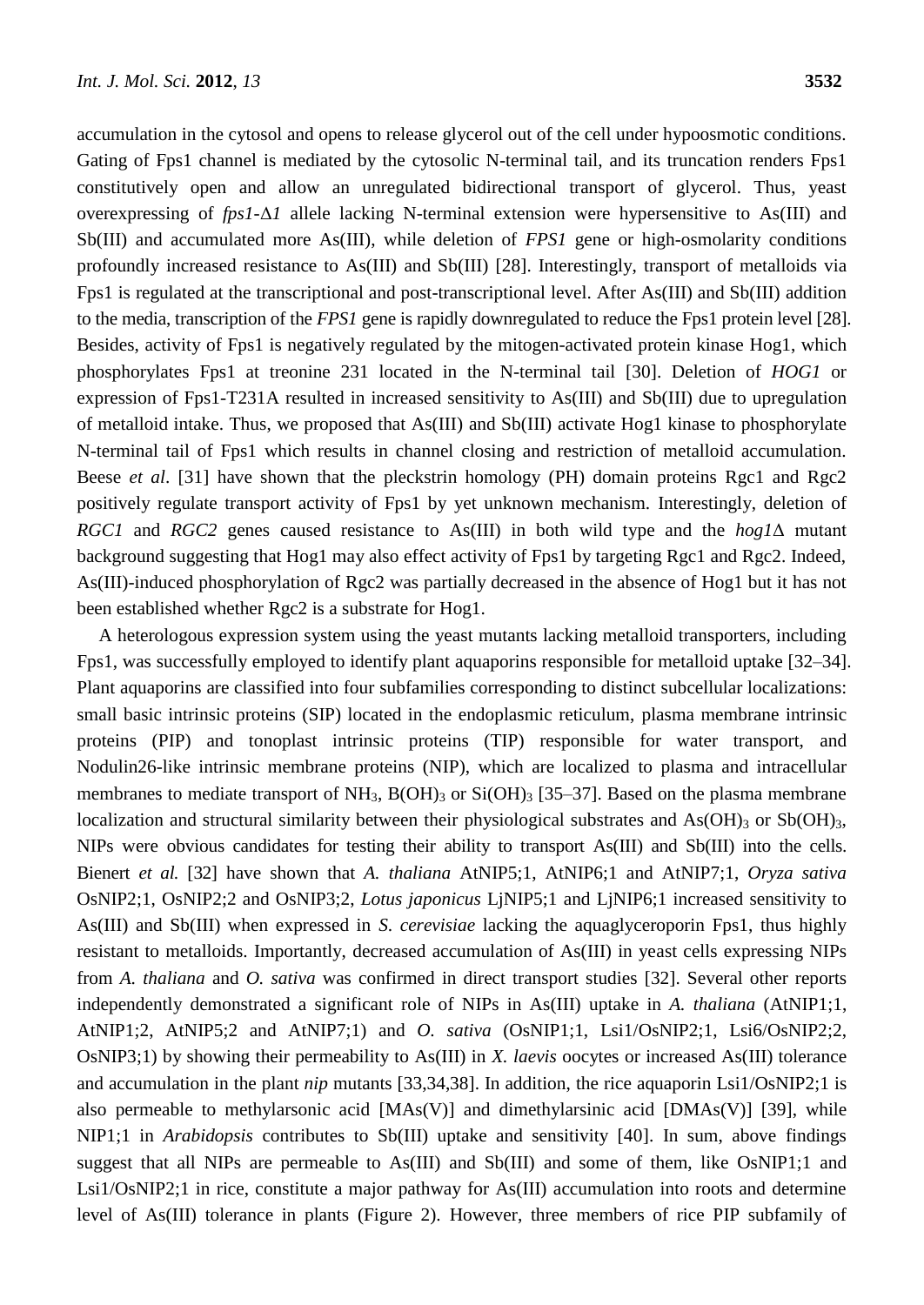aquaporins have been recently reported to mediate As(III) transport [41]. OsPIP2;4, OsPIP2;6, and OsPIP2;7 facilitated As(III) uptake in *X*. *laevis* oocytes, while overexpression of these proteins in *Arabidopsis* resulted in increased As(III) resistance. Moreover, the transgenic *Arabidopsis* lines expressing OsPIP2;6 exhibited both influx and efflux of As(III) depending on the outside concentration of this metalloid. This suggests that in plants both NIPs and PIPs are involved in As(III) transport down the concentration gradient (Figure 2).

It is believed that the active form of Sb(V)-based drugs used in the treatment of leishmaniasis is actually Sb(III), which is formed after reduction of Sb(V) inside macrophages. Thus, the role of aquaglyceroporins in metalloid uptake and tolerance was investigated in *Leishmania* parasites [42]. The *Leishmania major* AQP1 (LmAQP1), the closest homologue of human AQP9, has been shown to be responsible for As(III) and Sb(III) accumulation. Overexpression of *LmAQP1* gene in *L. tarentolae*, *L*. *infantum*, and *L*. *major* facilitated As(III) and Sb(III) uptake and resulted in hypersensitivity to both metalloids. Moreover, mutation in one of *LmAQP1* alleles in *L. major* increased resistance to Sb(III). Importantly, *LmAQP1* expression in wild type and antimony-resistant *L*. *donovani* strains could increase sensitivity to antimonials. Downregulation of AQP1 RNA level seems to be a major mechanism of antimony resistance found in field and clinical isolates of *Leishmania* [43,44].

Human genome encodes thirteen aquaporins (AQP0-12), out of which AQP3, AQP7, AQP9, and AQP10 are permeable for glycerol [45]. First, ability to transport As(III) and Sb(III) was demonstrated for two mammalian aquaglyceroporins, AQP7 and AQP9 (Figure 3) [46]. Expression of rat AQP9 in the yeast *fps1*∆ mutant reversed resistance to As(III) and Sb(III) and increased transport of As(III) and Sb(III) into the cells. Both mouse AQP7 and rat AQP9 were able to mediate As(III) uptake when expressed in *X. laevis* oocytes. Similarly, human aquaglyceroporins AQP7 and AQP9 were also shown to mediate As(III) uptake into oocytes, while no significant As(III) accumulation was observed when human AQP3 and AQP10 were expressed [47]. In this study, AQP9 proved to be the most efficient aquaglyceroporin in As(III) transport. Analysis of serial mutants of rat AQP9 in the pore region allowed to establish that  $As(OH)$ <sub>3</sub> and glycerol use the same translocation pathway in AQP9 [47]. Based on the fact that AQP9 is primarily expressed in liver, spleen, testis and leukocytes [45], it has been proposed that AQP9 constitutes a major pathway for As(III) uptake from blood to liver, which plays a primary role in arsenic metabolism [45]. In addition, AQP9 contributes to As(III) sensitivity in leukemia cells [46]. Overexpression of AQP9, sensitized leukemia cells to metalloids, while As(III)-resistant leukemic cell lines displayed low level of AQP9 [48,49]. Analysis of aquaglyceroporin levels in an As(III)-resistant cell line (R15) derived from a human lung adenocarcinoma cell line (CL3) revealed that in the AQP7 and AQP9 non-expressing cells AQP3 may contribute to As(III) uptake and sensitivity [50]. Silencing of AQP10 expression with iRNA in the human colon adenocarcinoma Caco-2 cell line resulted in increased As(III) uptake, which suggests that AQP10 may be involved in intestinal absorption of As(III) [51]. Recently, involvement of seven aquaglyceroporins present in the zebrafish *Danio rerio* has been examined for metalloid transport [52]. Five of them, Aqp3, Aqp3l, Aqp9a, Aqp9b, and Aqp10, were able conduct both As(III) and Sb(III), with the exception of Aqp3, which was not permeable to Sb(III). Interestingly, both zebrafish and mammalian aquaglyceroporins were also shown to conduct organic methylated arsenicals, like methylarsonous acid [MAs(III)], MAs(V) and DMAs(V), however instead of the role in uptake, contributing to metalloid efflux and detoxification (see below) [52–54].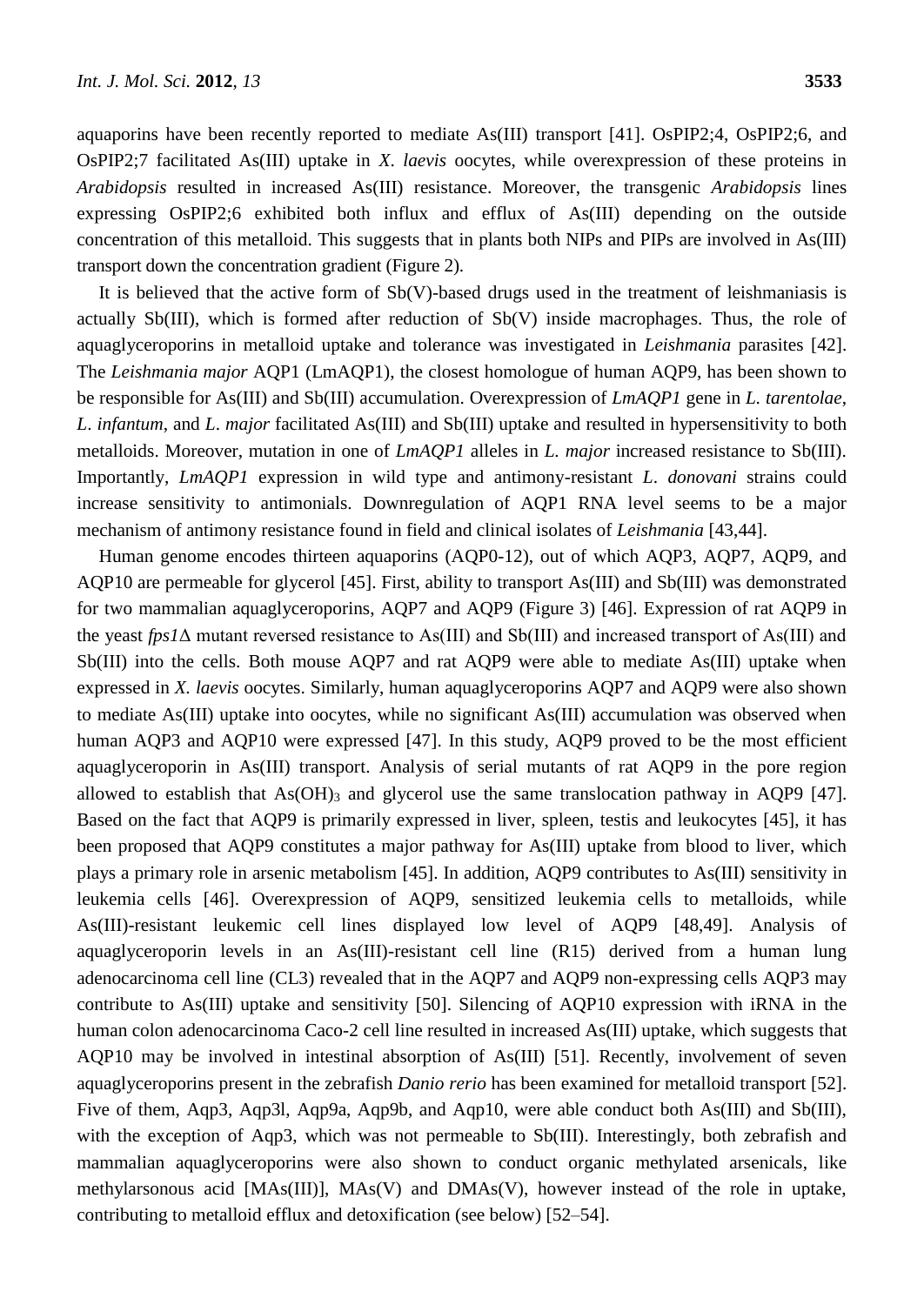#### *2.3. Role of Hexose Transporters in As(III) and Sb(III) Accumulation*

Liu *et al.* [55] found that the yeast *fps1*Δ mutant accumulated As(III) at high rate when the transport experiments were performed in the absence of glucose. This observation led to the hypothesis that hexose transporters may be permeable to metalloids (Figure 1 and 3). Indeed, no accumulation of As(III) was observed in the yeast mutant devoid of all eighteen hexose transporter, whereas addition of glucose and other sugars inhibited As(III) uptake in wild type cells. Later, it has been shown that rat and human hexose transporter GLUT1, which belongs to the major facilitator superfamily (MFS), mediate As(III) accumulation when expressed in yeast cells and *X. laevis* oocytes [56]. The question was how glucose transporters could recognize As(III) as a substrate. It was suggested that three  $As(OH)_{3}$  molecules could polymerize to a ring structure that mimics the hexose molecule [55]. However, it seems to be unlikely in a view of the observation that GLUT1 can also catalyze transport of MAs(III), which did not compete with glucose transport [55]. This suggested that arsenicals and hexoses are differently translocated through GLUT1. Indeed, Jiang *et al.* [57] have shown that mutations in GLUT1 amino acid residues, which are critical for glucose uptake, increased the transport rate of MAs(III), while inhibitors of glucose transport did not affect MAs(III) flow. It has been speculated that arsenicals may use the water pathway for translocation via mammalian GLUT1, which is different from the glucose pathway [57]. Two more glucose permeases, GLUT2 in hepatocytes [58] and GLUT5 in the human colon adenocarcinoma Caco-2 cell line [51], were also reported to participate in uptake of As(III). Finally, OATPB [51] and OATPC [59], two human members of the organic anion transporting polypeptide family (OATP) involved in the transport of a wide range of amphipathic endogenous and exogenous organic compounds [60], were identified as the additional pathways for As(III) influx.

## **3. Transporters for As(III) and Sb(III) Detoxification**

Metalloids accumulate very easily in the cells and all organisms developed several mechanisms to evade their toxicity in the cytosol. Once As(V) enters the cytoplasm, it undergoes a rapid enzymatic reduction to trivalent form, which is a substrate for multiple modes of modification and detoxification (Figures 1–3) [6,7]. In *S*. *cerevisiae*, As(V) reduction is mediated by the Acr2 arsenate reductase from the rhodanese/Cdc25 phosphatase superfamily [61]. Members of this family have been shown to mediate As(V) reduction also in *Leishmania* [62], plants [63,64] and humans [65]. Next, As(III) may be either extruded out of the cell by the As(III)-specific transporters of Acr3 family against the concentration gradient or via the aquaglyceroporins and the glucose permeases down the concentration gradient [6–8]. As(III) may be also sequestrated by glutathione (GSH) and phytochelatins (PCs), and the resulting complexes are the substrates of various ATP-binding cassette (ABC) transporters located in the vacuole and plasma membranes. In mammals, methylation of inorganic As(III) is a common phenomenon [58]. Methylated forms of arsenic are then exported from the cells by multiple ABC transporters, aquaglyceroporins and glucose permeases [51,54,58].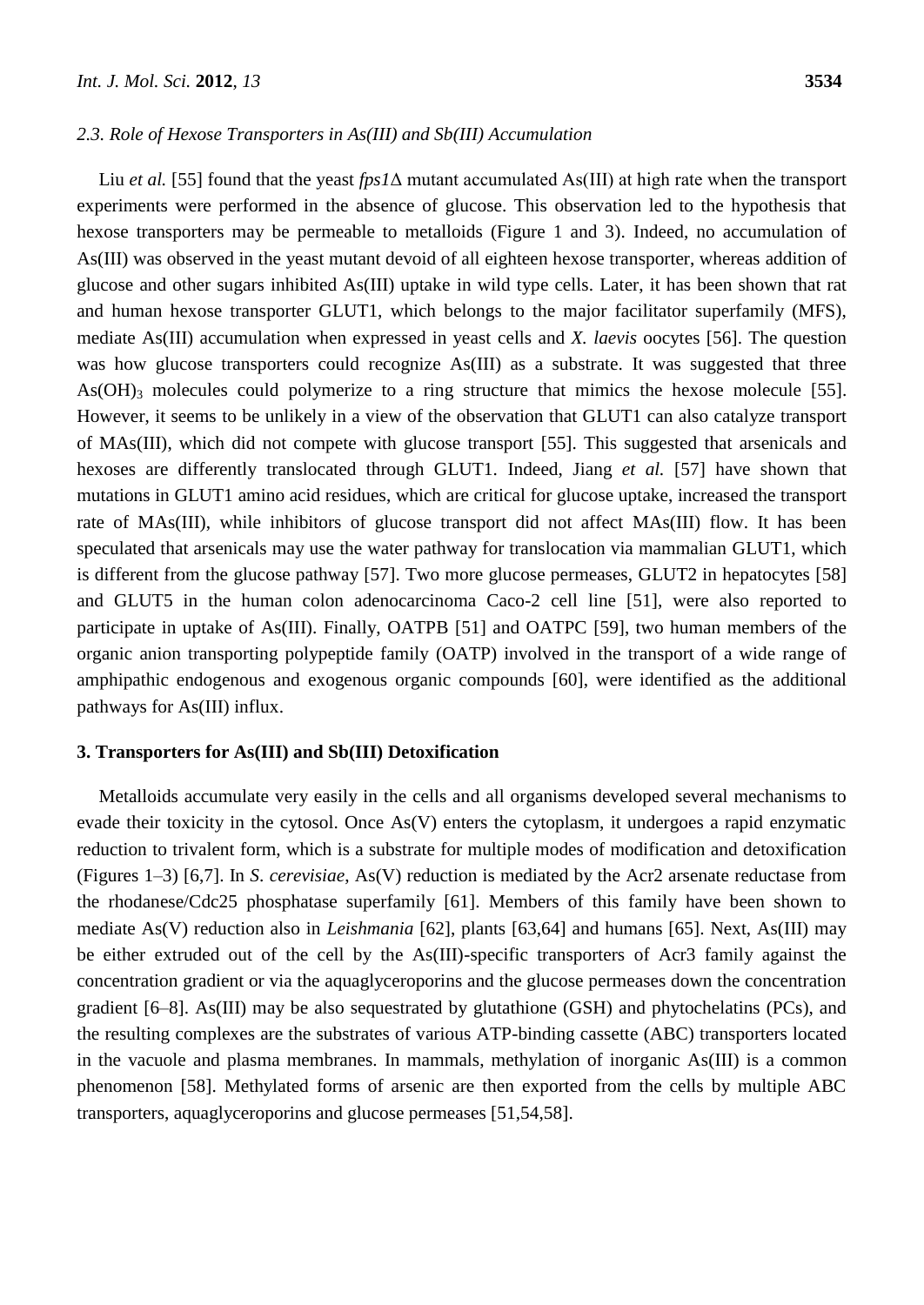## *3.1. Involvement of Aquaglyceroporins in As(III) and Sb(III) Efflux*

Aquaglyceroporins are bidirectional channels which mediate transport of substrates down the concentration gradient. Thus, in theory aquaglyceroporins could be involved not only in metalloid uptake but also in efflux contributing to metalloid tolerance under certain conditions. Indeed, the legume symbiont *Sinorhizobium meliloti* expresses an unusual arsenic resistance *ars* operon containing the aquaglyceroporin gene *aqpS*, instead of the arsenite transporter gene *arsB* [66]. AqpS confers resistance only to As(V) but exports As(III), which is formed by the action of arsenate reductase ArsC encoded by the same operon. Furthermore, two reports indicated that heterologous expression of several plant aquaglyceroporins in *S*. *cerevisiae* led to increase in As(V) resistance strongly suggesting that the aquaglyceroporins may play a conserved physiological role in trivalent metalloid efflux down the concentration gradient during As(V) poisoning [32,33]. Zhao *et al.* [67] have recently shown that the rice aquaglyceroporin Lsi1 (OsNIP2;1) facilitated extrusion of As(III) from *X*. *laevis* oocytes. When the *lsi2* rice mutant was exposed to As(V), level of As(III) markedly increased in roots, while As(III) efflux was reduced comparing to wild type plants. This strongly indicates that the plant aquaglyceroporins are capable of As(III) efflux under physiological conditions (Figure 2).

Consequently, we have demonstrated that the aquaglyceroporin Fps1 mediates As(III) efflux and is essential to maintain As(V) tolerance in budding yeast [68]. The *fps1*Δ mutant exhibited increase in sensitivity to As(V) and decreased As(III) extrusion out of the cell. Moreover, overexpression of both wild type Fps1 and the constitutively open variant Fps1- $\Delta$ 1 led to higher As(V) tolerance. We have proposed that Fps1 functions as a bidirectional As(III) channel, which contribute to efflux of As(OH)<sub>3</sub> produced by the arsenate reductase Acr2, when cells are exposed to As(V) (Figure 1). However, Fps1 overexpression rendered the cells more resistant also to As(III) and Sb(III), whereas prolonged As(III) treatment caused strong upregulation of Fps1 mRNA level, indicating that Fps1 may have an additional physiological function in metalloid efflux during As(III) exposure. How would it be possible in a view of the fact that the aquaglyceroporins are not able to transport solutes against the concentration gradient? Based on the observation of Markus J. Tamás group showing that yeast cells export GSH to chelate As(III) in the external medium and prevent in this way accumulation of As(III) into the cells [69], we have hypothesized that after longer exposure to As(III), the concentration of free  $As(OH)$ <sub>3</sub> in the medium may considerably decrease and become lower than inside the cells, allowing efflux of intracellular  $As(OH)_3$  via Fps1 [68]. In support of this notion, identification of two GSH exporters from the MFS family, Gex1 and Gex2, has been recently reported in *S*. *cerevisiae* [70]. However, the role of these transporters in metalloid tolerance has not been investigated.

In mammals, mainly in liver, the intracellular arsenic is methylated in an multistep process catalyzed by the arsenic (+3 oxidation state) methyltransferase (AS3MT) resulting in the formation of MAs(V), MAs(III), DMAs(V), and DMAs(III), which are then excreted into bile and urine and cleared from the body [71]. Demonstration that the liver aquaglyceroporin AQP9 is capable of transport of methylated arsenicals, like MAs(V), MAs(III), and DMAs(V), interestingly at higher rate than As(OH)<sub>3</sub>, led to the conclusion that AQP9 is involved not only in As(OH)<sub>3</sub> uptake from blood to liver but also in removal of methylated forms of arsenic down the concentration gradients from hepatocytes to the blood flow to end up in urine (Figure 3) [53,54]. The results of Carbrey *et al*. [72] showing that the AQP9-null mice are more sensitive to As(III), accumulate more As(III) in the body and excrete less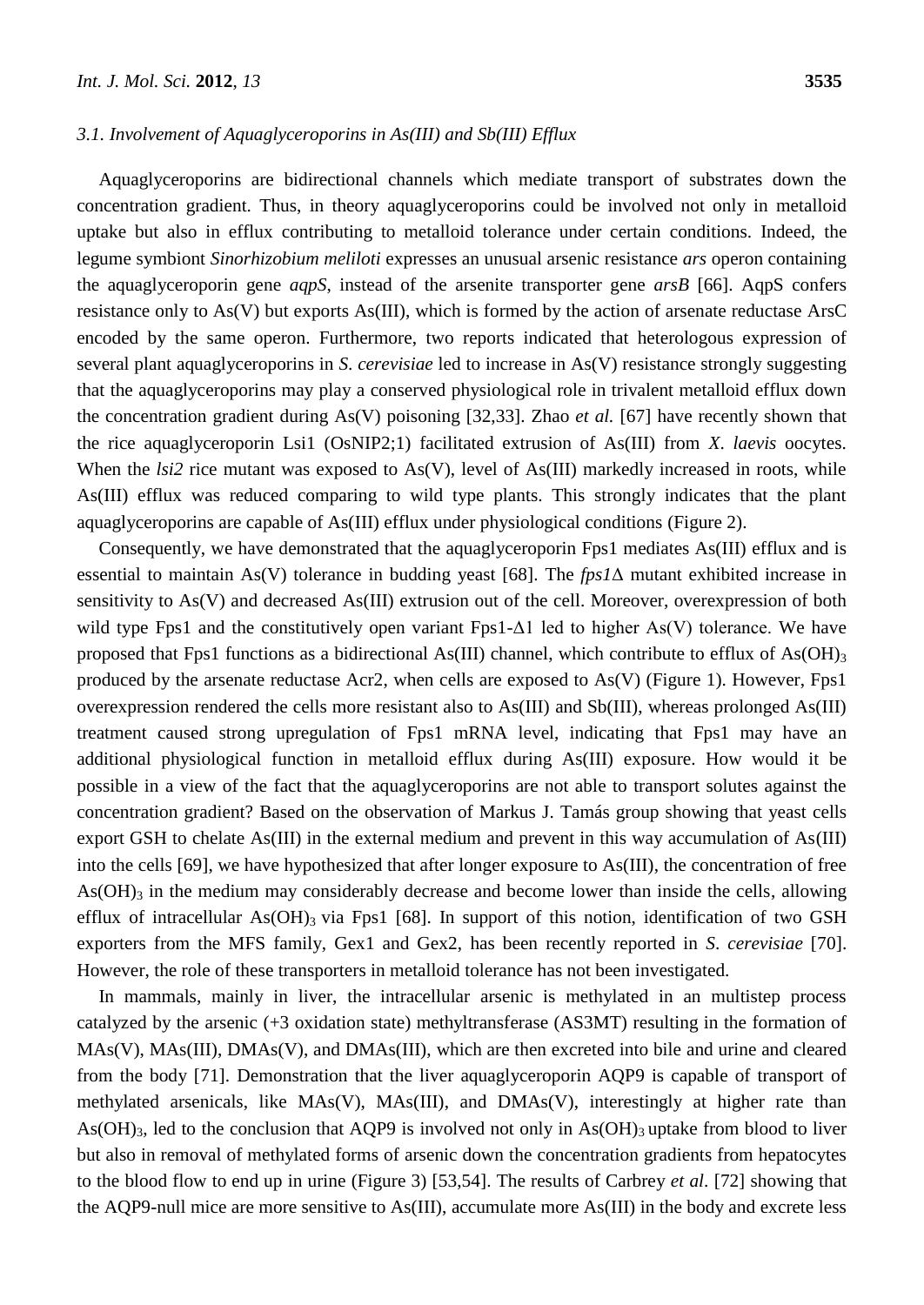arsenic species in the feces and urine, confirm a crucial role of aquaglyceroporins in arsenic detoxification in mammals. It is important to mention that the glucose permeases may act along with AQP9 as the exporters of methylated arsenicals along concentration gradients [51,56–58].

# *3.2. Acr3 Family of Metalloid Transporters*

Microorganisms are able to withstand high concentrations of As(III) and Sb(III) thanks to the existence of metalloid-specific transporters which are located in the plasma membrane to facilitate immediate extrusion of these toxic compounds out of the cell [73]. Under non-stress conditions expression of genes encoding metalloid transporters is off but undergoes rapid induction in response to metalloid treatment leading to accumulation of efflux transporters in high amounts at the membranes. So far, two distinct families of transporters detoxifying As(III) and Sb(III) have been identified: the ArsB family, which is ubiquitously present in prokaryotes, and the Acr3 (arsenical resistance 3) family, whose members are found in bacteria, archaea, fungi (with the exception of fission yeast *Schizosaccharomyces pombe*) and recently found in genomes of lower plants [73–75]. ArsB transporters have twelve transmembrane spans and belong to the MFS superfamily. The *E*. *coli* ArsB acts as an As(OH)<sub>3</sub>/H<sup>+</sup> and Sb(OH)<sub>3</sub>/H<sup>+</sup> antiporter or as an ATP-dependent pump, when present in a complex with the catalytic subunit ArsA [73,76,77]. There are no obvious ArsB orthologues in eukaryotes. However, the silicon exporter Lsi2/OsNIP2;1 from rice, which is also permeable to As(III), shows weak homology to the *E*. *coli* ArsB (Figure 2) [34].

The *S*. *cerevisiae* Acr3 is the best characterized eukaryotic member of Acr3 family, which belongs to the bile/arsenite/riboflavin transporter (BART) superfamily [78]. The *ACR3* gene was isolated on a multicopy plasmid conferring resistance to high concentrations of As(III) in budding yeast [79]. Cells lacking Acr3 were hypersensitive to arsenicals and accumulated more As(III) comparing to wild type cells [80,81]. Based on these observations it has been concluded that Acr3 confers tolerance to arsenicals by mediating extrusion of As(III) out of the cell (Figure 1). Recently, we have shown that Acr3 is indeed localized to the yeast plasma membrane [82]. In addition, we have demonstrated that As(III) uptake into inside-out plasma membrane vesicles prepared from the Acr3-expressing yeast cells is coupled to the electrochemical potential gradient of protons generated by the plasma membrane H + -ATPase [83]. In contrast to ArsB, which is permable to both As(III) and Sb(III), members of Acr3 family seemed to be specific for As(III) transport. Acr3 from *Bacillus subtilis* [84], *Corynebacterium glutamicum* [74,85], *Alkaliphilus metalliredigens* [74], *S*. *cerevisiae* [79,80], and *S. douglasii* [86], have been reported to mediate only As(III) resistance and transport. However, the *Synechocystis* Acr3 mediates tolerance to Sb(III) and As(III) [87], while Acr3 in *Schewanella oneidensis* is involved in resistance to As(V) only [88]. Hence, we have analyzed the role of Acr3 in Sb(III) resistance in greater details and found that the *acr3*Δ mutant showed some sensitivity to Sb(III) and increased Sb(III) accumulation [82]. Although, Acr3 exhibited similar transport affinity for both metalloids, Acr3 transported As(III) three times faster than Sb(III) [83]. We believe that such properties of yeast Acr3 explain a minor role of this antiporter in Sb(III) tolerance.

However, little is known about molecular mechanisms of metalloid translocation via Acr3. Members of the Acr3 family exhibit ten-transmembrane topology [89] and lack any known sequence signatures, which could suggest mechanism of metalloid flow. Fu *et al.* [74] have revealed that a single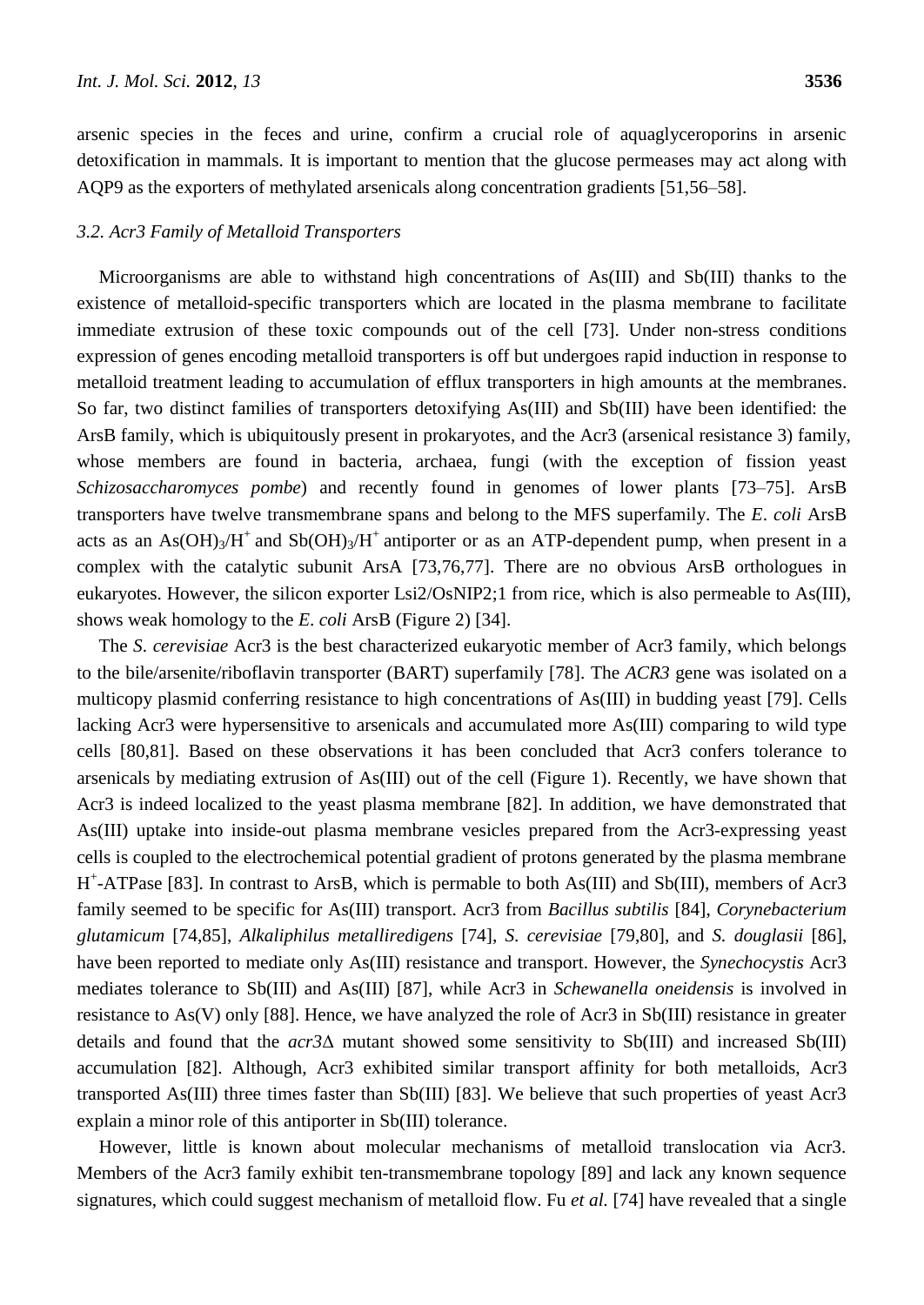cysteine residue (Cys129) in the *C*. *glutamicum* Acr3, which is located in the fourth transmembrane span and conserved in all members of the Acr3 family, is indispensable for As(III) efflux. We have found that the mutation of this highly conserved residue (Cys151Ala) in the *S*. *cerevisiae* Acr3 also led to a complete loss of transport activity [90]. This strongly suggests that interactions between As(III) and a thiol group of this residue is required to activate transport through Acr3. In addition, glutamate 305 in the *C*. *glutamicum* Acr3 is required for transport activity and is possibly involved in proton translocation during  $As(OH)_3/H^+$  antiport [85].

Expression of the yeast Acr3 is mainly regulated at the transcriptional level. In response to As(III), As(V), and Sb(III) treatment, the AP-1-like transcription factor Yap8 is stabilized and activated by yet unknown mechanism to induce transcription of *ACR3* gene [91–93]. Many membrane transporters are also subjected to a post-translational control affecting protein stability and intracellular localization. However, we found no evidence that the presence of metalloids influences either turnover of Acr3 protein or its targeting to the plasma membrane [82].

Recently, Indriolo *et al.* [75] have shown that the arsenic hyperaccumulating fern *Pteris vittata* contains *ACR3* gene (*PvACR3*), which was able to complement As(III) sensitivity of the yeast mutant lacking As(III) detoxification system. Expression of *PvACR3* was strongly upregulated in fern gametophytes and sporophyte roots upon addition of As(III) to the external medium. Silencing of Acr3 transcripts in gametophytes caused an As(III) sensitive phenotype. In contrast to the *S*. *cerevisiae* Acr3, PvACR3 was shown to be localized to the vacuole membrane suggesting that in multicellular organisms Acr3 mediates sequestration of As(III) into the vacuole. Interestingly, *P. vittata* expresses two copies of *ACR3* gene which may contribute to the ability of this species to hyperaccumulate As(III).

### *3.3. Role of ABC Transporters in Metalloid Transport*

In eukaryotes lacking metalloid-specific transporters, detoxification of As(III) and Sb(III) relies on metalloid sequestration by GSH and/or PCs and translocation of resulting complexes into the vacuole or out of the cell by members of two subfamilies of ABC transporters, multidrug resistance family (MDR or subfamily B, ABCB) and multidrug resistance-associated protein family (MRP or subfamily C, ABCC) [6,58,94]. ABC transporters are ubiquitously presents in prokaryotes and eukaryotes and constitute one of the most abundant family of membrane proteins. A typical ABC transporter consists of two membrane-spanning domains (MSD1 and MSD1) and two highly conserved nucleotide-binding domains (NBD1 and NBD2), which bind and hydrolyze ATP providing energy for transport. Some of MRP-type transporters are characterized by an additional N-terminal MSD0 domain. ABC transporters are involved in transport of a wide variety of substances, including membrane components, peptides, endogenous metabolites, xenobiotics and heavy metals [95,96].

Although, *S. cerevisiae* possesses the metalloid-specific exporter Acr3, detoxification of As(III) and Sb(III) is supported by two vacuolar ABC transporters, Ycf1 and Vmr1 (Figure 1) [81,91,97]. Ycf1 shows high similarity to human MRP1 and is involved in vacuolar sequestration of endogenous toxins and GSH-conjugated heavy metals [98]. Ycf1 was shown to mediate  $As(GS)$ <sub>3</sub> transport, which was inhibited by the presence of Sb(III) [81]. Moreover, the *S*. *cerevisiae* cells lacking Ycf1 were moderately sensitive to As(III) and highly sensitive to Sb(III), while the double  $acr3\Delta$   $vcf1\Delta$  mutant was the most sensitive to both metalloids [81,91]. Thus, the plasma membrane metalloid-specific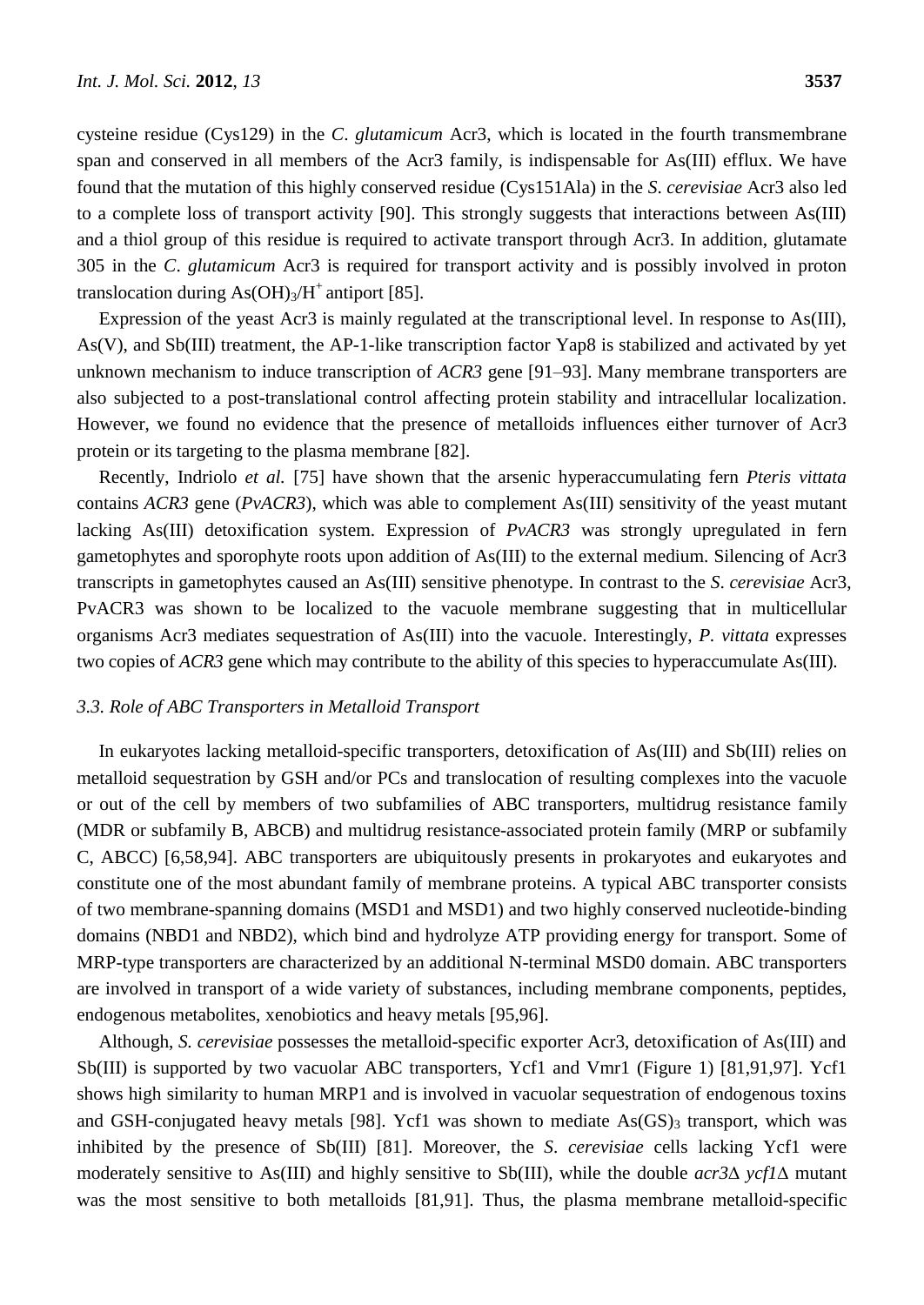antiporter Acr3 and the vacuolar ABC transporter Ycf1 constitute two distinct but complementary metalloid detoxification pathways in yeast. Vmr1 is another member of the MRP family and very close homologue of Ycf1. Wawrzycka *et al.* [97] have recently reported that deletion of *VMR1* gene in the yeast multiple mutant devoid of seven ABC transporters including Ycf1 as well as two transcription factors Pdr1 and Pdr3 caused increased sensitivity to cadmium and As(III). Since Vmr1 is localized to the vacuolar membrane, we speculate that Vmr1 may play a role in transport of GSH-conjugated As(III) into the vacuole.

Chelation of heavy metals and metalloids by glutathione-derived peptides called phytochelatins (PCs) constitutes a major detoxification mechanism in the fission yeast *S*. *pombe*, the nematode *Caenorhabditis elegans* and all plants [99]. Synthesis of PCs is catalyzed by the PC synthase (PCS), which is constitutively expressed but its activity is strongly increased in response to heavy metals and metalloids [100]. In the next step, the resulting metal(loid)-PC complexes are sequestrated in vacuoles. It was believed that the half-molecule ABC transporter Hmt1 is responsible for accumulation of PC-cadmium complexes into the vacuole of *S*. *pombe* [101]. However, it is important to mention that Hmt1 has no role in resistance to As(III) and Sb(III) in *S*. *pombe*, while plants have no homologues of HMT-1 [102,103]. On the other hand, the *C*. *elegans* HMT-1 was shown to confer tolerance not only to cadmium but also to arsenic and copper [104]. However, several studies have proved independently that HMT-1 transporters in *S*. *pombe*, *C*. *elegans*, and *Drosophila melanogaster*, are not required for PC sequestration in vacuoles [102-104]. Recently, Song *et al.* [105] have demonstrated that two *A*. *thaliana* ABC transporters, ABCC1 (MRP1) and ABCC2 (MRP2), mediate translocation of As(III)-PC complexes from the cytosol to the vacuole (Figure 2). Plants devoid of ABCC1 and ABCC2 became sensitive to arsenicals and displayed residual accumulation of As(III)-PC in vacuoles, whereas simultaneous overexpression of *AtABCC1* and the phytochelatin synthase gene *AtPCS1* resulted in As(III) resistance. In addition, heterologous expression of AtABCC1 or AtABCC2 in *S. cerevisiae* rendered the cells more resistant to As(III) but only when AtPCS1 was also expressed. These results have firmly established the role of ABCC-type transporters in facilitating the storage of As(III)-PC complexes in vacuoles as a major As(III) detoxification mechanism in higher plants. Similarly, the Ycf1 homologue in fission yeast, the ABCC2-type transporter Abc2 has been also shown to facilitate accumulation of cadmium-PC complexes into the vacuole [106].

In parasitic protozoan *Leishmania*, acquired resistance to antimonials is strongly associated with the overexpression of ABC transporter MRPA (ABCC3), formerly known as PGPA, which belongs to the MRP/ABCC subfamily [107–109]. MRPA mediates metalloid resistance by sequestrating As(III)- and Sb(III)-thiol conjugates into the intracellular vesicles [109]. Another member of the ABCC subfamily, PRP1 (ABCC7) has been demonstrated to confer resistance to pentamidine and Sb(III) when overexpressed in *L*. *major* [110]. It has been hypothesized that both MRPA and PRP1 contribute to accumulation of metalloids into the intracellular organelles, which are then subjected to exocytosis at the flagellar pocket to release their content out of the cell [109,111]. In the nematode *C*. *elegans*, three ABC transporters, *P*-gp1, *P*-gp3, and MRP1, were shown to confer resistance to As(III) [112]. Functional inactivation of *mrp-1* gene rendered animals hypersensitive to As(III) acute exposure, while deletion mutations in *pgp-1* and *pgp-3* genes caused moderate sensitivity. Increased resistance to arsenicals is also associated with expression of MRP-like genes in zebrafish [113,114]. High-level resistance to cadmium, As(III) and mercury observed in the zebrafish fibroblast-like cell line ZF4-Cd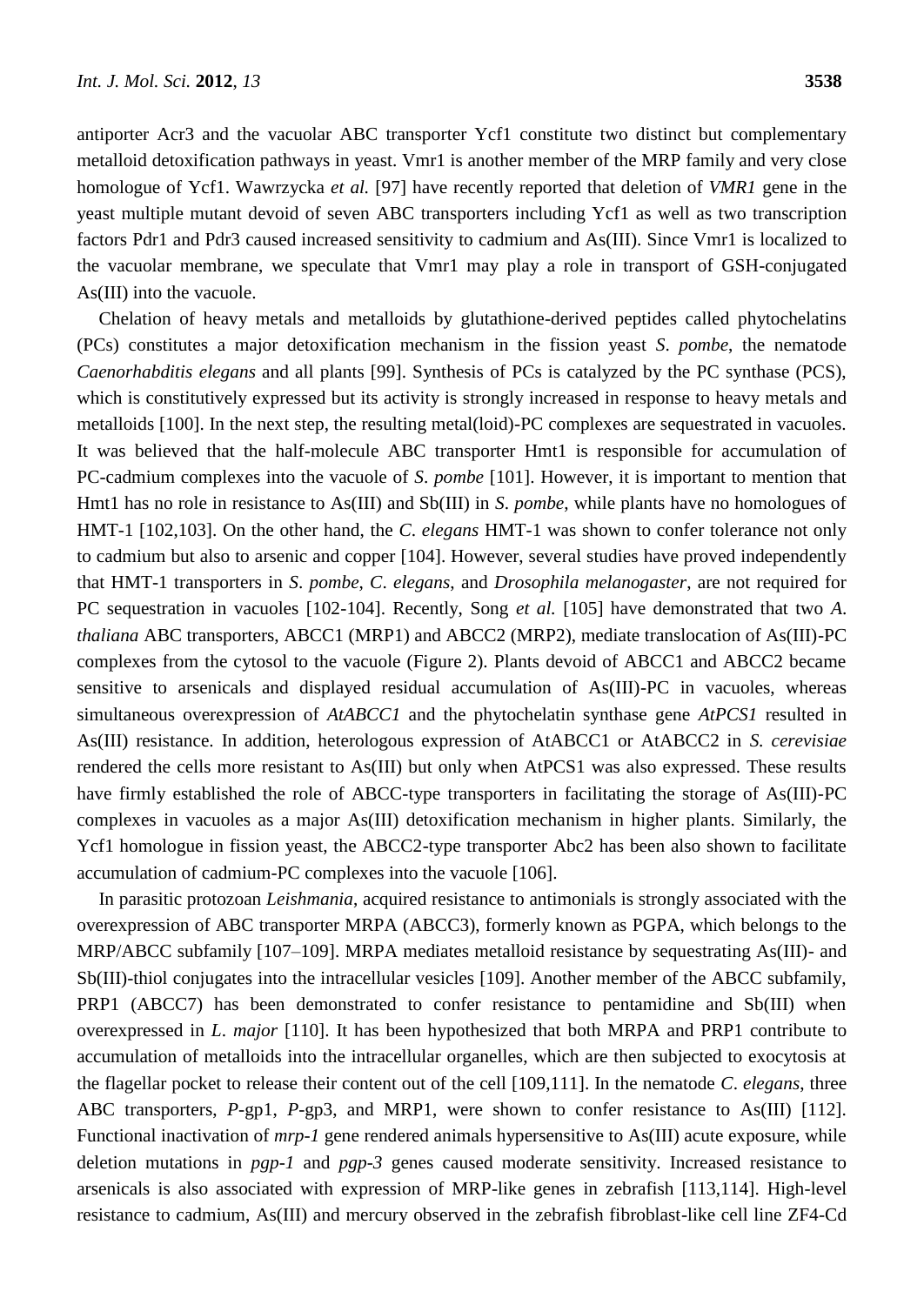could be reversed by inhibitors of MRP-transport activity [113]. Moreover, As(III) induced transcription of *abcc1*/*mrp1*gene in the ZR4 cells and zebrafish embryos, while overexpression of this gene increased survival of zebrafish embryos in the presence of heavy metals and As(III) [114].

The *MDR1* (*ABCB1*) gene coding a *P*-glycoprotein was the first ABC transporter gene correlated with arsenic resistance in humans. Chin *et al.* [115] have shown that expression of *MDR1* is elevated in human renal carcinoma cells after As(III) treatment. Later, association of *P*-glycoprotein overproduction with development of cellular tolerance to As(III) was reported in the rat liver epithelial cell line, while addition of *P*-glycoprotein inhibitor could reverse resistance to As(III) [116]. Furthermore, the knockout mice lacking *MDR1* genes were more sensitive to As(III) than wild type and accumulated more As(III) in organs [117,118]. This indirectly suggested that mammalian *P*-glycoprotein is involved in As(III) efflux (Figure 3). However, since *P*-glycoprotein does not transport glutathione conjugates, more studies are needed to establish mechanism of As(III) transport by this class of proteins.

In humans, there are nine members of MRP/ABCC subfamily, MRP1-MRP9, of which MRP1 and MRP2 are well-characterized players in As(III) detoxification system (Figure 3) [94]. The involvement of remaining five MRPs in metalloid tolerance remains to be established. First, it was observed that overexpression of MRP1 and/or MRP2 in cultured mammalian cell lines led to increased resistance to arsenicals and antimonials, which was associated with MRP-dependent metalloid efflux [50,116,119–122]. Moreover, cell lines lacking functional *MRP1* genes exhibited higher sensitivity to As(III) [123,124]. Direct transport studies have revealed that human MRP1 facilitates efflux of inorganic As(III) and methylated MAs(III) species conjugated with GSH [125,126]. Based on the analysis of arsenic species found in the bile of wild type and MRP2-deficient rats, it was concluded that MRP2 is responsible for biliary excretion of As(III) and MAs(III) in GSH-dependent way [127]. In a recent study, using membrane vesicles prepared from human embryonic kidney cells (HEK293T) transfected with human MRP2, Carew and Leslie [128] have shown that in addition to  $As(GS)_{3}$  MRP2 mediates transport of [(GS)<sub>2</sub>AsSe]<sup>-</sup>. Since MRP2 is the only MRP-like ABC transporter localized to the apical surface of epithelial cells in liver, it has been proposed that the physiological role of MRP2 in metalloid detoxification is to excrete arsenicals into bile and then in feces [94,128]. Both MRP1 and MRP2, and other MRP proteins, are expressed in various organs and may certainly contribute to metalloid detoxification throughout the human body [128].

## **4. Perspectives**

Studies on efflux and uptake routes of arsenic and antimony, including identification of metalloid transport proteins, regulation of their expression and control of metalloid transport, is crucial for understanding of metalloid tolerance mechanisms. Such knowledge can be used to sensitize target cells to metalloid-based drugs in anticancer and antiprotozoan therapies as well as to increase arsenic accumulation in species used for phytoremediation or on the other hand to downregulate metalloid intake in normal cells and crops. For example, it has been recently reported that the *S*. *cerevisiae ACR3* gene can be successfully expressed in higher plants [129]. Introduction of the yeast *ACR3* gene into rice resulted in significant reduction of As(III) accumulation in shoots and roots due to active extrusion of arsenic from root cells to the external medium. Thus, cultivation of *ACR3*-expressing transgenic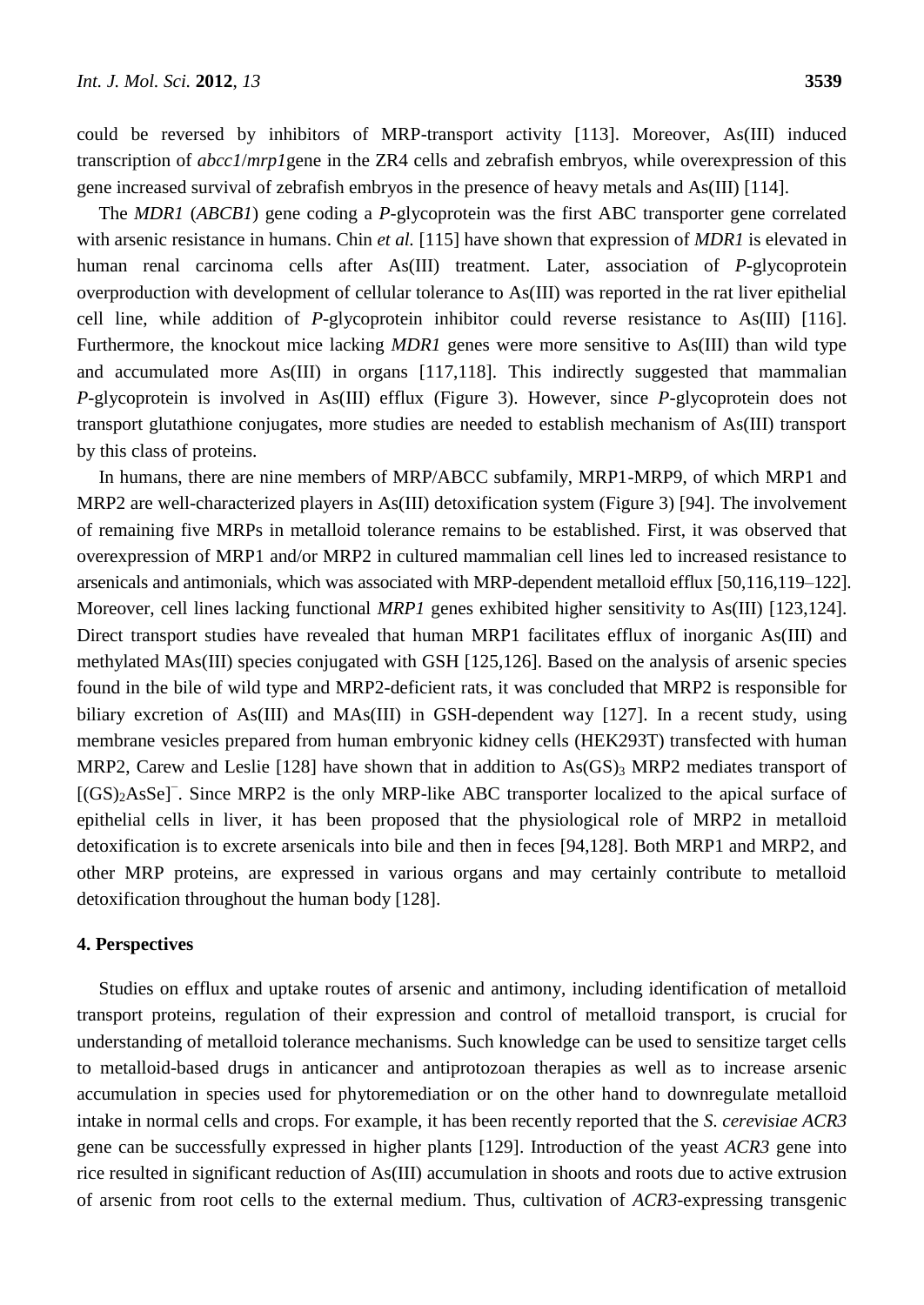lines could lower arsenic accumulation in crops grown in areas contaminated by metalloids. Moreover, targeting the fern As(III) transporter Acr3 to the vacuolar membrane in higher plants could lead to development of new species suitable for arsenic phytoremediation in various geographic zones. Another example is the construction of transgenic *A. thaliana* which accumulates two-ten-fold more As(III) and two-three-fold more As(V) than wild-type plants as a result of the simultaneous overexpression of the garlic phytochelatin synthase *AsPCS1* and the yeast vacuolar ABC transporter *YCF1* genes [130].

As much progress has been made in identification of metalloid transporters in a number of eukaryotic organisms, future studies should be aimed at determining substrate specificity of these proteins, mechanisms of metalloid translocation across membranes and how activity of these transporters is regulated at the post-translational level. This would allow to search for new strategies for manipulation of metalloid transport across membranes to increase or decrease intracellular concentration of metalloids.

#### **Acknowledgments**

This work was supported by grants from National Science Centre (N N301 0493/B/P01/2010/39) and Ministry of Science and Higher Education (1014/5/IBR/2012).

## **References**

- 1. Martinez, V.D.; Vucic, E.A.; Becker-Santos, D.D.; Gil, L.; Lam, W.L. Arsenic exposure and the induction of human cancers. *J. Toxicol.* **2011**, *2011*, 431287.
- 2. Garelick, H.; Jones, H.; Dybowska, A.; Valsami-Jones, E. Arsenic pollution sources. *Rev. Environ. Contam. Toxicol.* **2008**, *197*, 17–60.
- 3. Dilda, P.J.; Hogg, P.J. Arsenical-based cancer drugs. *Cancer Treat. Rev.* **2007**, *33*, 542–564.
- 4. Frézard, F.; Demicheli, C. New delivery strategies for the old pentavalent antimonial drugs. *Expert. Opin. Drug Deliv.* **2010**, *7*, 1343–1358.
- 5. Chappuis, F. Melarsoprol-free drug combinations for second-stage Gambian sleeping sickness: the way to go. *Clin. Infect. Dis.* **2007**, *45*, 1443–1445.
- 6. Ali, W.; Isayenkov, S.V.; Zhao, F.J.; Maathuis, F.J. Arsenite transport in plants. *Cell. Mol. Life Sci.* **2009**, *66*, 2329–2339.
- 7. Wysocki, R.; Tamás, M.J. How *Saccharomyces cerevisiae* copes with toxic metals and metalloids. *FEMS Microbiol. Rev.* **2010**, *34*, 925–951.
- 8. Wysocki, R.; Tamás, M.J. *Saccharomyces cerevisiae* as a model organism for elucidating arsenic tolerance mechanisms. In *Cellular Effects of Heavy Metals*, 1st ed.; Banfalvi, G., Ed.; Springer: Heidelberg, Germany, 2011; pp. 87–112.
- 9. Ramirez-Solis, A.; Mukopadhyay, R.; Rosen, B.P.; Stemmler, T.L. Experimental and theoretical characterization of arsenite in water: insights into the coordination environment of As-O. *Inorg. Chem.* **2004**, *43*, 2954–2959.
- 10. Porquet, A.; Filella, M. Structural evidence of the similarity of  $Sb(OH)_3$  and As(OH)<sub>3</sub> with glycerol: implications for their uptake. *Chem. Res. Toxicol.* **2007**, *20*, 1269–1276.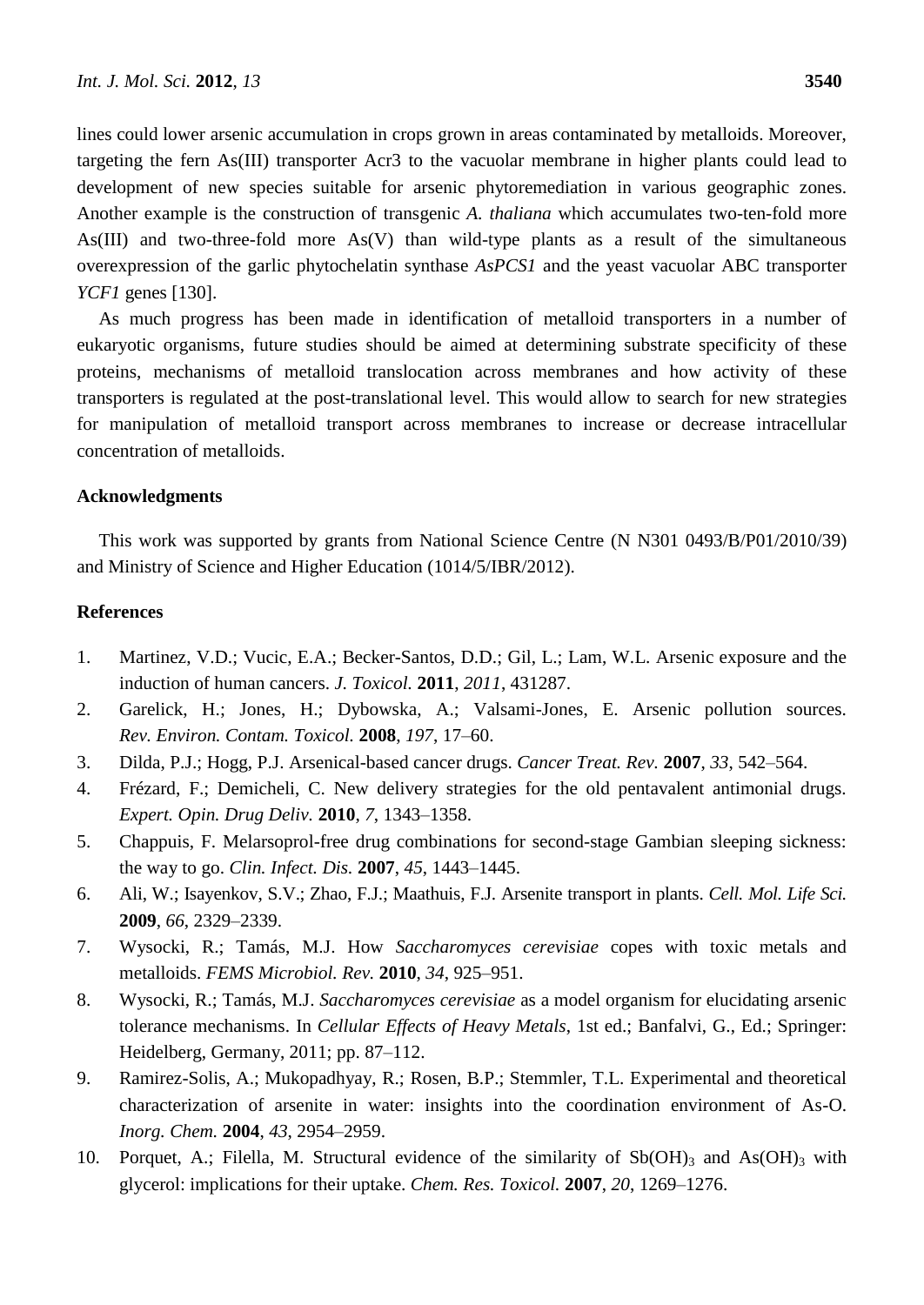- 11. Bienert, G.P.; Schüssler, M.D.; Jahn, T.P. Metalloids: essential, beneficial or toxic? Major intrinsic proteins sort it out. *Trends Biochem. Sci.* **2007**, *33*, 20–26.
- 12. Bhattacharjee, H.; Mukhopadhyay, R.; Thiyagarajan, S.; Rosen, B.P. Aquaglyceroporins: ancient channels for metalloids. *J. Biol.* **2008**, *7*, doi: 10.1186/jbiol91.
- 13. Brochu, C.; Wang, J.; Roy, G.; Messier, N.; Wang, X.Y.; Saravia, N.G.; Ouellette, M. Antimony uptake systems in the protozoan parasite *Leishmania* and accumulation differences in antimony-resistant parasites. *Antimicrob. Agents Chemother.* **2003**, *47*, 3073–3079.
- 14. Tschan, M.; Robinson, B.; Schulin, R. Antimony uptake by *Zea mays* (L.) and *Helianthus annuus* (L.) from nutrient solution. *Environ. Geochem. Health* **2008**, *30*, 187–191.
- 15. Persson, B.L.; Lagerstedt, J.O.; Pratt, J.R.; Pattison-Granberg, J.; Lundh, K.; Shokrollahzadeh, S.; Lundh, F. Regulation of phosphate acquisition in *Saccharomyces cerevisiae*. *Curr. Genet.* **2003**, *43*, 225–244.
- 16. Bun-Ya, M.; Harashima, S.; Oshima, Y. Putative GTP-binding protein, Gtr1, associated with the function of the Pho84 inorganic phosphate transporter in *Saccharomyces cerevisiae*. *Mol. Cell. Biol.* **1992**, *12*, 2958–2966.
- 17. Bun-ya, M.; Shikata, K.; Nakade, S.; Yompakdee, C.; Harashima, S.; Oshima, Y. Two new genes, *PHO86* and *PHO87*, involved in inorganic phosphate uptake in *Saccharomyces cerevisiae*. *Curr. Genet.* **1996**, *29*, 344–351.
- 18. Yompakdee, C.; Ogawa, N.; Harashima, S.; Oshima, Y.A putative membrane protein, Pho88p, involved in inorganic phosphate transport in *Saccharomyces cerevisiae*. *Mol. Gen. Genet.* **1996**, *251*, 580–590.
- 19. Meharg, A.A.; Macnair, M.R. An altered phosphate uptake system in arsenate tolerant *Holcus lanatus*. *New Phytol.* **1990**, *16*, 29–35.
- 20. Meharg, A.A.; Macnair, M.R. Mechanisms of arsenate tolerance in *Deschampsia cespitosa* L. (Beauv.) and *Agrostis capillaris* L., adaptation of the arsenate uptake system. *New Phytol.* **1991**, *119*, 291–297.
- 21. Abedin, M.J.; Cresser, M.S.; Meharg, A.A.; Feldmann, J.; Cotter-Howells, J. Arsenic accumulation and metabolism in rice (*Oryza sativa* L.). *Environ. Sci. Technol.* **2002**, *36*, 962–968.
- 22. Shin, H.; Shin, H.S.; Dewbre, G.R.; Harrison, M.J. Phosphate transport in *Arabidopsis*: Pht1;1 and Pht1;4 play a major role in phosphate acquisition from both low- and high-phosphate environments. *Plant J.* **2004**, *39*, 629–642.
- 23. Gonzáles, E.; Solano, R.; Rubio, V.; Leyva, A.; Paz-Ares, J. PHOSPHATE TRANSPORTER TRAFFIC FACILITATOR1 is a plant-specific SEC12-related protein that enables the endoplasmic reticulum exit of a high-affinity phosphate transporter in *Arabidopsis*. *Plant Cell* **2005**, *17*, 3500–3512.
- 24. Wu, Z.; Ren, H.; McGrath, S.P.; Wu, P.; Zhao, F.J. Investigating the contribution of the phosphate transport pathway to arsenic accumulation in rice. *Plant Physiol.* **2011**, *157*, 498–508.
- 25. Villa-Bellosta, R.; Sorribas, V. Arsenate transport by sodium phosphate cotransporter type IIb. *Toxicol. Appl. Pharmacol.* **2010**, *247*, 36–40.
- 26. Beene, L.C.; Halluer, J.; Yoshinaga, M.; Hamdi, M.; Liu, Z. Pentavalent arsenate transport by zebrafish phosphate transporter NaPi-IIb1. *Zebrafish* **2011**, *8*, 125–131.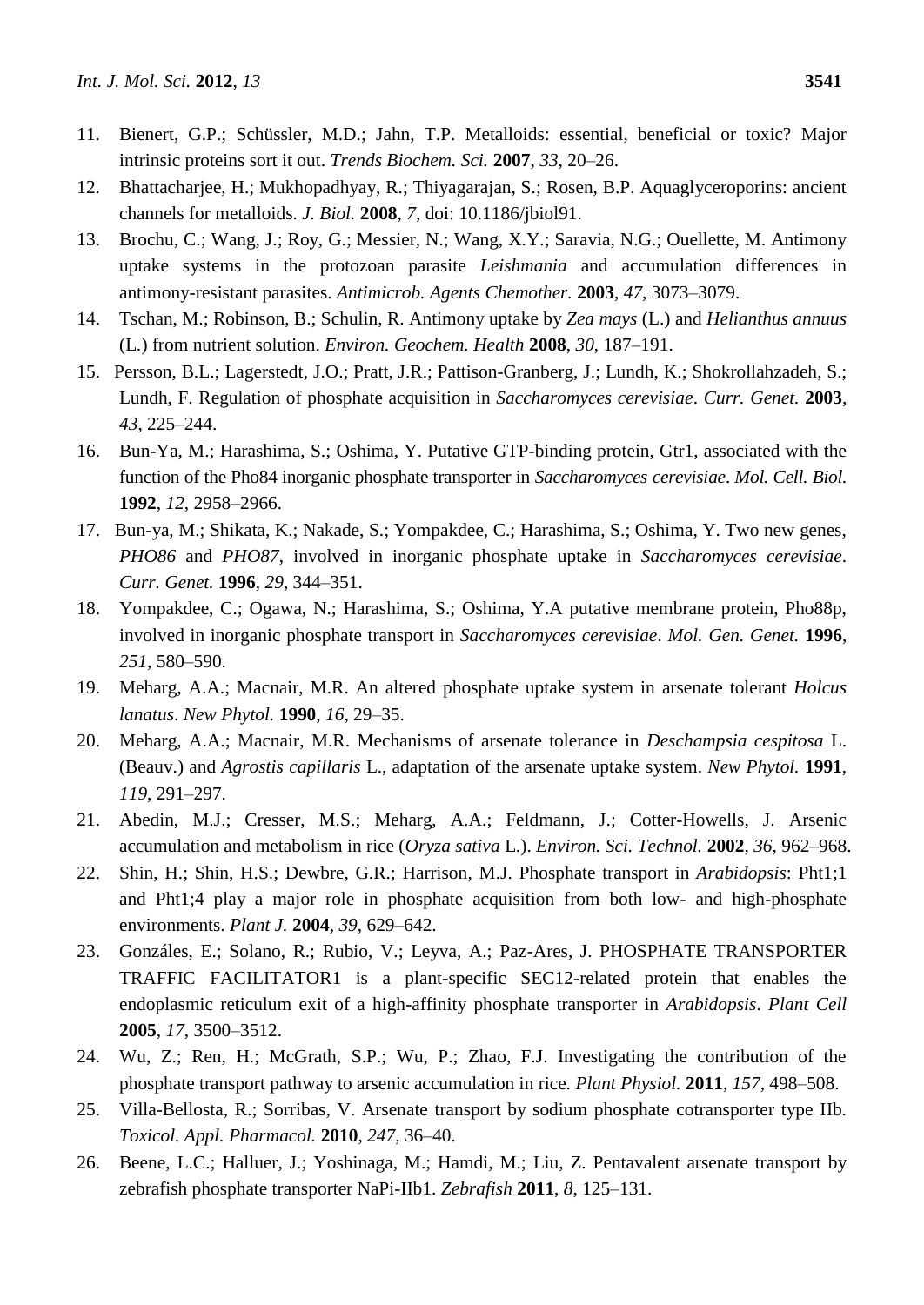- 27. Sanders, O.I.; Rensing, C.; Kuroda, M.; Mitra, B.; Rosen B.P. Antimonite is accumulated by the glycerol facilitator GlpF in *Escherichia coli*. *J. Bacteriol.* **1997**, *179*, 3365–3367.
- 28. Wysocki, R.; Chéry, C.C.; Wawrzycka, D.; Van Hulle, M.; Cornelis, R.; Thevelein, J.M.; Tamás, M.J. The glycerol channel Fps1p mediates the uptake of arsenite and antimonite in *Saccharomyces cerevisiae*. *Mol. Microbiol*. **2001**, *40*, 1391–1401.
- 29. Tamás, M.J.; Luyten, K.; Sutherland, F.C.; Hernandez, A.; Albertyn, J.; Valadi, H.; Li, H.; Prior, B.A.; Kilian, S.G.; Ramos, J.; *et al.* Fps1p controls the accumulation and release of the compatible solute glycerol in yeast osmoregulation. *Mol. Microbiol.* **1999**, *31*, 1087–1104.
- 30. Thorsen, M.; Di, Y.; Tängemo, C.; Morillas, M.; Ahmadpour, D.; van der Does, C.; Wagner, A.; Johansson, E.; Boman, J.; Posas, F.; *et al.* The MAPK Hog1p modulates Fps1p-dependent arsenite uptake and tolerance in yeast. *Mol. Biol. Cell*. **2006**, *17*, 4400–4410.
- 31. Beese, S.E.; Negishi, T.; Levin, D.E. Identification of positive regulators of the yeast Fps1 glycerol channel. *PLoS Genet.* **2009**, *5*, e1000738.
- 32. Bienert, G.P.; Thorsen, M.; Schüssler, M.D.; Nilsson, H.R.; Wagner, A.; Tamás, M.J.; Jahn, T.P. A subgroup of plant aquaporins facilitate the bidirectional diffusion of As(OH)<sub>3</sub> and Sb(OH)<sub>3</sub> across membranes. *BMC Biol.* **2008**, *6*, 26.
- 33. Isayenkov, S.V.; Maathuis, F.J.M. The *Arabidopsis thaliana* aquaglyceroporin AtNIP7;1 is a pathway for arsenite uptake. *FEBS Lett*. **2008**, *582*, 1625–1628.
- 34. Ma, J.F.; Yamaji, N.; Mitani, N.; Xu, X.Y.; Su, Y.H.; McGrath, S.P.; Zhao, F.J. Transporters of arsenite in rice and their role in arsenic accumulation in rice grain. *Proc. Natl. Acad. Sci. USA* **2008**, *105*, 9931–9935.
- 35. Maurel C. Plant aquaporins: novel functions and regulation properties. *FEBS Lett.* **2007**, *581*, 2227–2236.
- 36. Takano, J.; Wada, M.; Ludewig, U.; Schaaf, G.; von Wirén, N.; Fujiwara T. The *Arabidopsis* major intrinsic protein NIP5;1 is essential for efficient boron uptake and plant development under boron limitation. *Plant Cell* **2006**, *18*, 1498–1509.
- 37. Ma, J.F.; Tamai, K.; Yamaji, N.; Mitani, N.; Konishi, S.; Katsuhara, M.; Ishiguro, M.; Murata, Y.; Yano, M. A silicon transporter in rice. *Nature* **2006**, *440*, 688–691.
- 38. Kamiya, T.; Tanaka, M.; Mitani, N.; Ma, J.F.; Maeshima, M.; Fujiwara, T. NIP1;1, an aquaporin homolog, determines the arsenite sensitivity of *Arabidopsis thaliana*. *J. Biol. Chem.* **2009**, *284*, 2114–2120.
- 39. Li, R.Y.; Ago, Y.; Liu, W.J.; Mitani, N.; Feldmann, J.; McGrath, S.P.; Ma, J.F.; Zhao F.J. The rice aquaporin Lsi1 mediates uptake of methylated arsenic species. *Plant Physiol.* **2009**, *150*, 2071–2080
- 40. Kamiya, T.; Fujiwara T. *Arabidopsis* NIP1;1 transports antimonite and determines antimonite sensitivity. *Plant Cell Physiol.* **2009**, *50*, 1977–1981.
- 41. Mosa, K.A.; Kumar, K.; Chhikara, S.; McDermott, J.; Liu Z.; Musante, C.; White, J.C.; Dhankher, O.P. Members of rice plasma membrane intrinsic proteins subfamily are involved in arsenite permeability and tolerance in plants. *Transgenic Res.* **2012**, doi: 10.1007/s11248-012- 9600-8.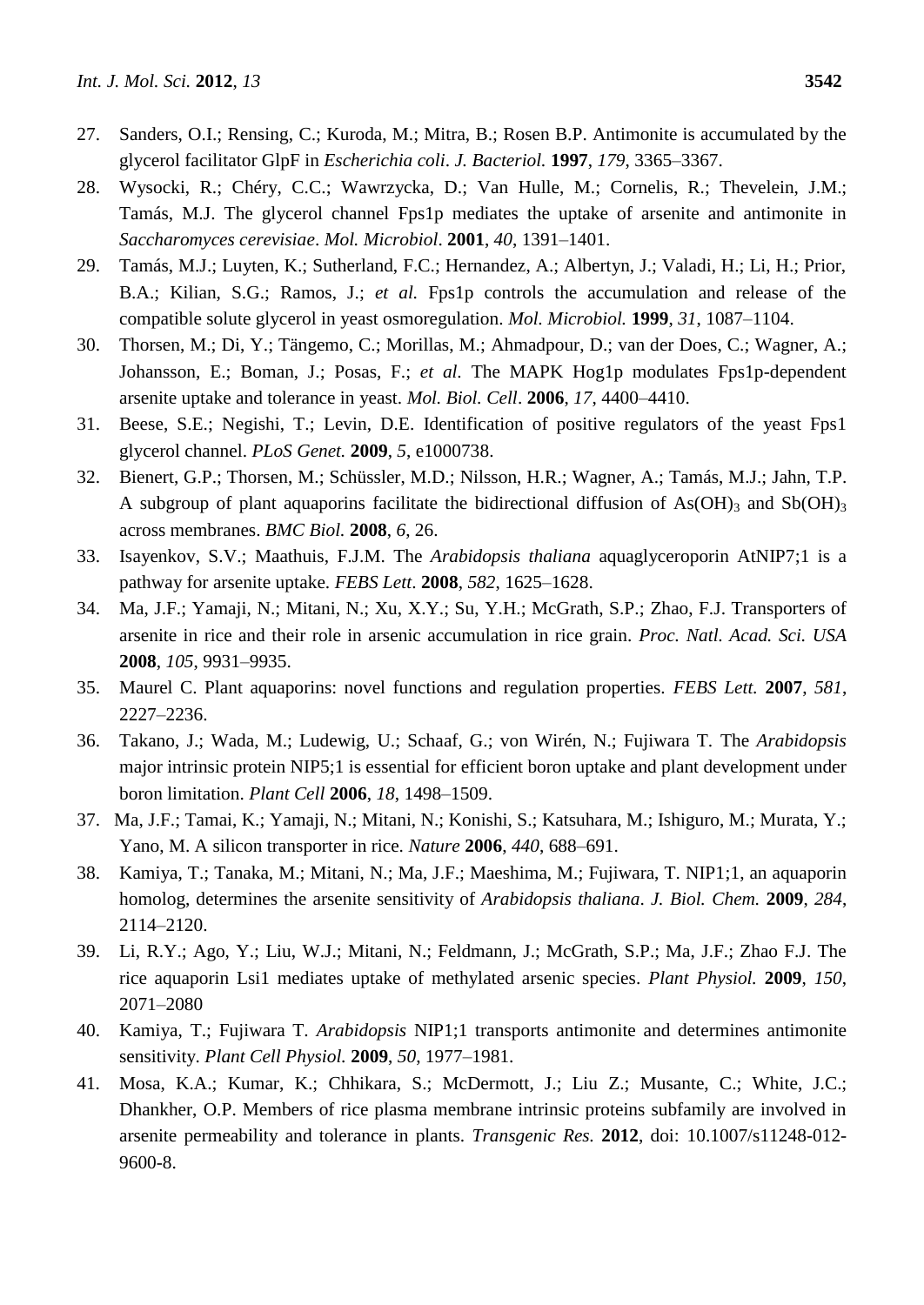- 42. Gourbal, B.; Sonuc, N.; Bhattacharjee, H.; Legare, D.; Sundar, S.; Ouellette, M.; Rosen, B.P.; Mukhopadhyay, R. Drug uptake and modulation of drug resistance in *Leishmania* by an aquaglyceroporin. *J. Biol. Chem.* **2004**, *279*, 31010–31017.
- 43. Marquis, N.; Gourbal, B.; Rosen, B.P.; Mukhopadhyay, R.; Ouellette, M. Modulation in aquaglyceroporin AQP1 gene transcript levels in drug-resistant *Leishmania*. *Mol. Microbiol.* **2005**, *57*, 1690–1699.
- 44. Mandal, S.; Maharjan, M.; Singh, S.; Chatterjee, M.; Madhubala, R. Assessing aquaglyceroporin gene status and expression profile in antimony-susceptible and -resistant clinical isolates of *Leishmania donovani* from India. *J. Antimicrob. Chemother.* **2010**, *65*, 496–507.
- 45. Ishibashi, K.; Hara, S.; Kondo, S. Aquaporin water channels in mammals. *Clin. Exp. Nephrol.* **2009**, *13*, 107–117.
- 46. Liu, Z.; Shen, J.; Carbrey, J.M.; Mukhopadhyay, R.; Agre, P.; Rosen, B.P. Arsenite transport by mammalian aquaglyceroporins AQP7 and AQP9. *Proc. Natl. Acad. Sci. USA* **2002**, *99*, 6053–6058.
- 47. Liu, Z.; Carbrey, J.M.; Agre P.; Rosen, B.P. Arsenic trioxide uptake by human and rat aquaglyceroporins. *Biochem. Biophys. Res. Commun.* **2004**, *316*, 1178–1185.
- 48. Bhattacharjee, H.; Carbrey, J.; Rosen, B.P.; Mukhopadhyay, R. Drug uptake and pharmacological modulation of drug sensitivity in leukemia by AQP9. *Biochem. Biophys. Res. Commun.* **2004**, *322*, 836–841.
- 49. Leung, J.; Pang, A.; Yuen, W.H.; Kwong, Y.L.; Tse, E.W. Relationship of expression of aquaglyceroporin 9 with arsenic uptake and sensitivity in leukemia cells. *Blood* **2007**, *109*, 740–746.
- 50. Lee, T.C.; Ho, I.C.; Lu, W.J.; Huang, J.D. Enhanced expression of multidrug resistance-associated protein 2 and reduced expression of aquaglyceroporin 3 in an arsenic-resistant human cell line. *J. Biol. Chem.* **2006**, *281*, 18401–18407.
- 51. Calatayud, M.; Barrios, J.A.; Vélez, D.; Devesa, V. *In vitro* study of transporters involved in intestinal absorption of inorganic arsenic. *Chem. Res. Toxicol.* **2012**, *25*, 446–453.
- 52. Hamdi, M.; Sanchez, M.A.; Beene, L.C.; Liu, Q.; Landfear, S.M.; Rosen, B.P.; Liu, Z. Arsenic transport by zebrafish aquaglyceroporins. *BMC Mol. Biol.* **2009**, *10*, 104.
- 53. Liu, Z.; Styblo, M.; Rosen, B.P. Methylarsonous acid transport by aquaglyceroporins. *Environ. Health Perspect.* **2006**, *114*, 527–531.
- 54. McDermott, J.R.; Jiang, X.; Beene, L.C.; Rosen, B.P.; Liu, Z. Pentavalent methylated arsenicals are substrates of human AQP9. *Biometals* **2010**, *23*, 119–127.
- 55. Liu, Z.; Boles, E.; Rosen, B.P. Arsenic trioxide uptake by hexose permeases in *Saccharomyces cerevisiae*. *J. Biol. Chem*. **2004**, *279*, 17312–17318.
- 56. Liu, Z.; Sanchez, M.A.; Jiang, X.; Boles, E.; Landfear, S.M.; Rosen, B.P. Mammalian glucose permease GLUT1 facilitates transport of arsenic trioxide and methylarsonous acid. *Biochem. Biophys. Res. Commun.* **2006**, *351*, 424–430.
- 57. Jiang, X.; McDermott, J.R.; Ajees, A.A.; Rosen, B.P.; Liu, Z. Trivalent arsenicals and glucose use different translocation pathways in mammalian GLUT1. *Metallomics* **2010**, *2*, 211–219.
- 58. Drobná, Z.; Walton, F.S.; Paul, D.S.; Xing, W.; Thomas, D.J.; Stýblo, M. Metabolism of arsenic in human liver: the role of membrane transporters. *Arch. Toxicol.* **2010**, *84*, 3–16.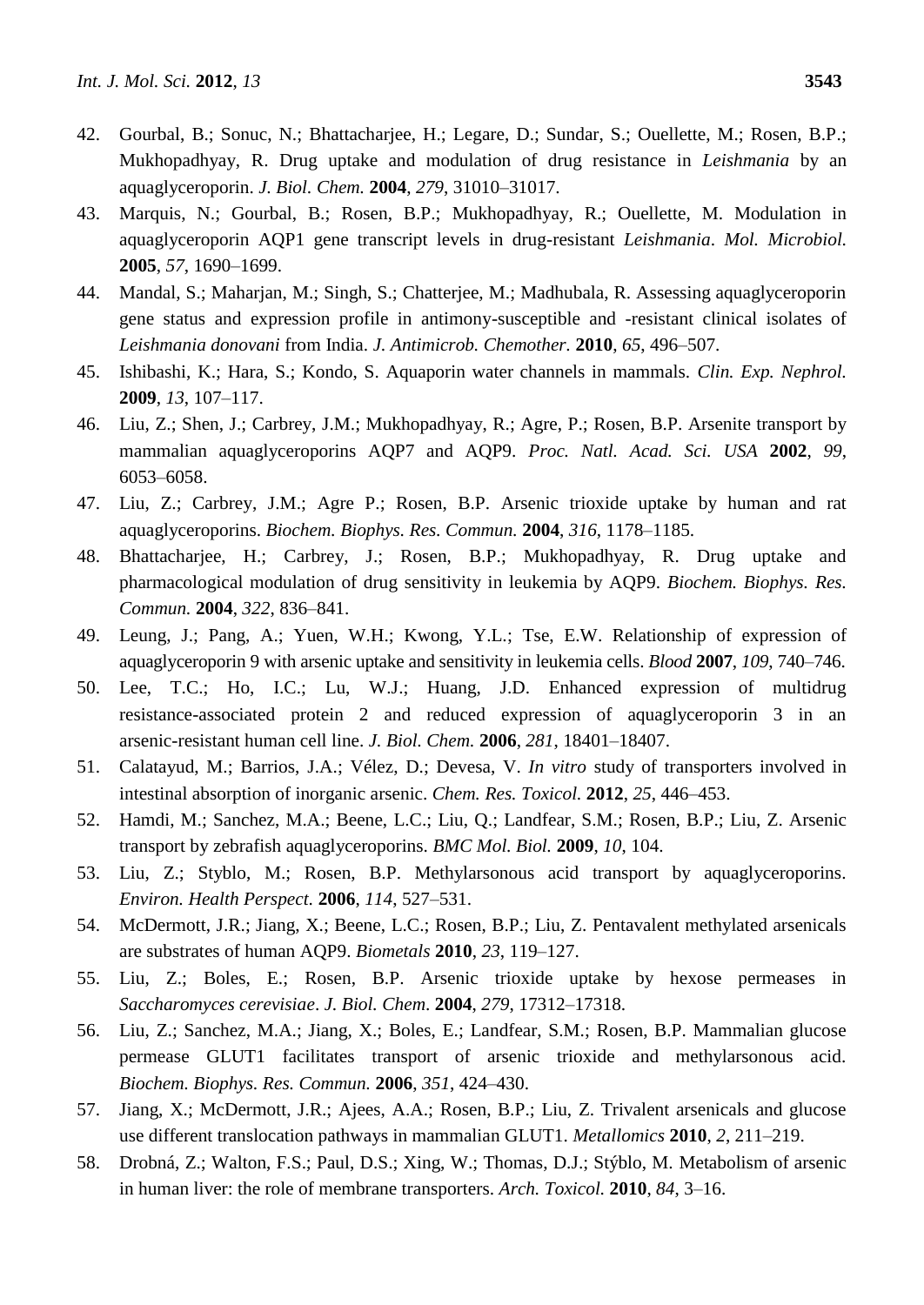- 59. Lu, W.; Tamai, I.; Nezu, J.; Lai, M.; Huang, J. Organic anion transportin polypeptide-C mediates arsenic uptake in HEK-293 cells. *J. Biomed. Sci.* **2006**, *13*, 525–353.
- 60. Hagenbuch, B.; Meier, P.J. Organic anion transporting polypeptides of the OATP/SLC21 family: phylogenetic classification as OATP/SLCO superfamily, new nomenclature and molecular/functional properties. *Pflugers Arch.* **2004**, *447*, 653–665.
- 61. Mukhopadhyay, R.; Shi, J.; Rosen, B.P. Purification and characterization of Acr2p, the *Saccharomyces cerevisiae* arsenate reductase. *J. Biol. Chem.* **2000**, *275*, 21149–21157.
- 62. Zhou, Y.; Messier, N.; Ouellette, M.; Rosen, B.P.; Mukhopadhyay, R. *Leishmania major* LmACR2 is a pentavalent antimony reductase that confers sensitivity to the drug pentostam. *J. Biol. Chem.* **2004**, *279*, 37445–37451.
- 63. Ellis, D.R.; Gumaelius, L.; Indriolo, E.; Pickering, I.J.; Banks, J.A.; Salt, D.E. A novel arsenate reductase from the arsenic hyperaccumulating fern *Pteris vittata*. *Plant Physiol.* **2006**, *141*, 1544–1554.
- 64. Duan, G.; Zhou, Y.; Tong, Y.P.; Mukhopadhyay, R.; Rosen, B.P.; Zhu, Y.G. A CDC25 homologue from rice functions as an arsenate reductase. *New Phytol.* **2007**, *174*, 311–321.
- 65. Bhattacharjee, H.; Sheng, J.; Ajees, A.A.; Mukhopadhyay, R.; Rosen, B.P. Adventitious arsenate reductase activity of the catalytic domain of the human Cdc25B and Cdc25C phosphatases. *Biochemistry* **2010**, *49*, 802–809.
- 66. Yang, H.C.; Cheng, J.; Finan, T.M.; Rosen, B.P.; Bhattacharjee, H. Novel pathway for arsenic detoxification in the legume symbiont *Sinorhizobium meliloti*. *J. Bacteriol.* **2005**, *187*, 6991–6997.
- 67. Zhao, F.J.; Ago, Y.; Mitani, N.; Li, R.Y.; Su, Y.H.; Yamaji, N.; McGrath, S.P.; Ma, J.F. The role of the rice aquaporin Lsi1 in arsenite efflux from roots. *New Phytol.* **2010**, *186*, 392–399.
- 68. Maciaszczyk-Dziubinska, E.; Migdal, I.; Migocka, M.; Bocer, T.; Wysocki, R. The yeast aquaglyceroporin Fps1p is a bidirectional arsenite channel. *FEBS Lett.* **2010**, *584*, 726–732.
- 69. Jacobson, T.; Thorsen, M.; Vooijs, R.; Schat, H.; Tamás, M.J. Yeast cells export glutathione as an extracellular defence mechanism. Presented at 35th Congress of the Federation of European Biochemical Societies, Gothenburg, Sweden, 26 June–1 July, 2010; *FEBS J.* **2010**, *277 (Supplement 1)*, 206.
- 70. Dhaoui, M.; Auchère, F.; Blaiseau, P.L.; Lesuisse, E.; Landoulsi, A.; Camadro, J.M.; Haguenauer-Tsapis, R.; Belgareh-Touzé, N. Gex1 is a yeast glutathione exchanger that interferes with pH and redox homeostasis. *Mol. Biol. Cell* **2011**, *22*, 2054–2067.
- 71. Thomas, D.J.; Li, J.; Waters, S.B.; Xing, W.; Adair, B.M.; Drobna, Z.; Devesa, V.; Styblo, M. Arsenic (+3 oxidation state) methyltransferase and methylation of arsenicals. *Exp. Biol. Med.* **2007**, *232*, 3–11.
- 72. Carbrey, JM.; Song, L.; Zhou, Y.; Yoshinaga, M.; Rojek, A.; Wang, Y.; Liu, Y.; Lujan, H.L.; DiCarlo, S.E.; Nielsen, S.; *et al.* Reduced arsenic clearance and increased toxicity in aquaglyceroporin-9-null mice. *Proc. Natl. Acad. Sci. USA* **2009**, *106*, 15956–15960.
- 73. Rosen, B.P.; Tamás, M.J. Arsenic transport in prokaryotes and eukaryotic microbes. *Adv. Exp. Med. Biol.* **2010**, *679*, 47–55.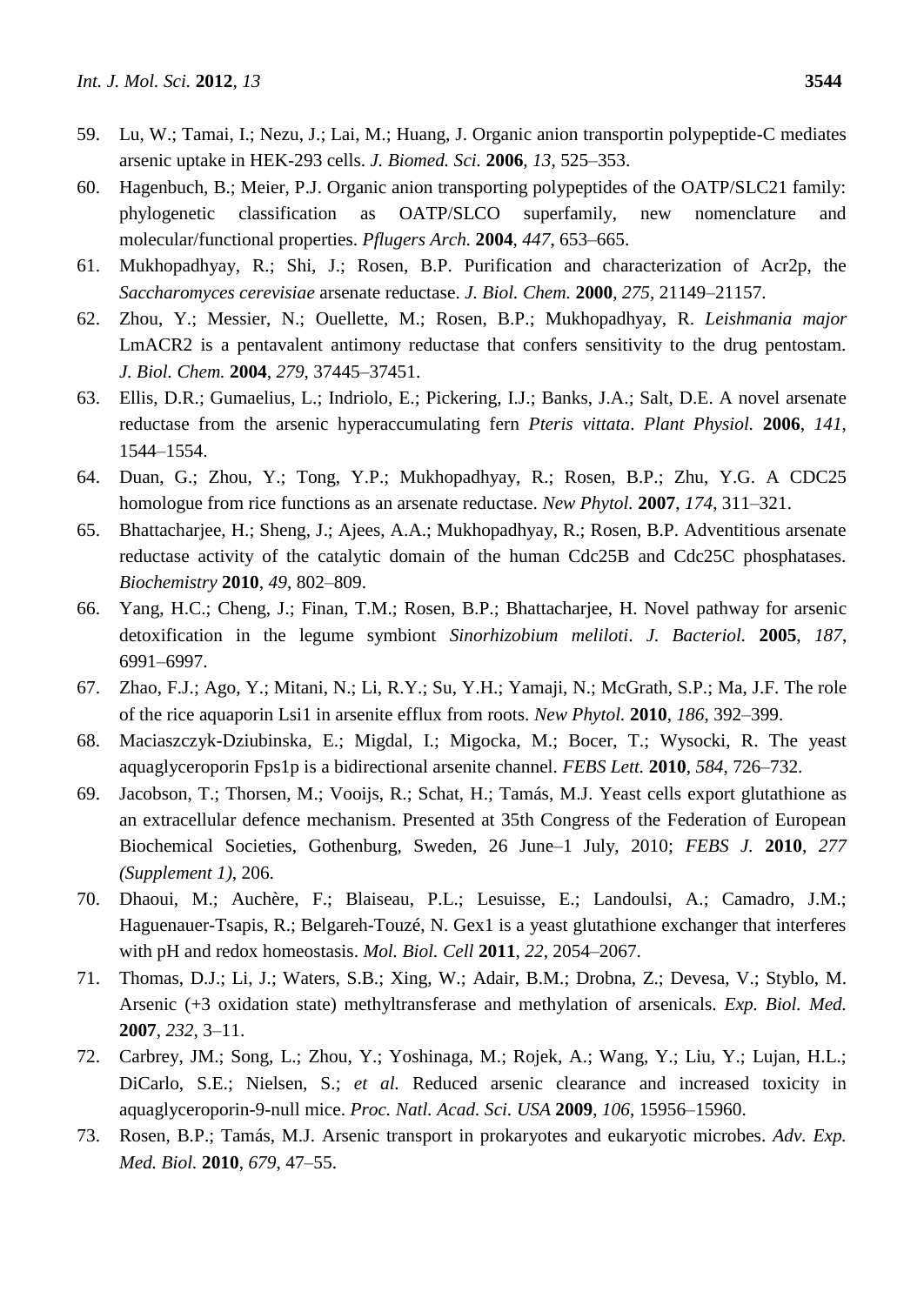- 74. Fu, H.L.; Meng, Y.; Ordóñez, E.; Villadangos, A.F.; Bhattacharjee, H.; Gil, J.A.; Mateos, L.M.; Rosen, B.P. Properties of arsenite efflux permeases (Acr3) from *Alkaliphilus metalliredigens* and *Corynebacterium glutamicum*. *J. Biol. Chem.* **2009**, *284*, 19887–19895.
- 75. Indriolo, E.; Na, G.; Ellis, D.; Salt, D.E.; Banks, J.A. A vacuolar arsenite transporter necessary for arsenic tolerance in the arsenic hyperaccumulating fern *Pteris vittata* is missing in flowering plants. *Plant Cell* **2010**, *22*, 2045–2057.
- 76. Wu, J.; Tisa, L.S.; Rosen, B.P. Membrane topology of the ArsB protein, the membrane subunit of an anion-translocating ATPase. *J. Biol. Chem.* **1992**, *267*, 12570–12576.
- 77. Meng, Y.L.; Liu, Z.; Rosen, B.P. As(III) and Sb(III) uptake by GlpF and efflux by ArsB in *Escherichia coli*. *J. Biol. Chem.* **2004**, *279*, 18334–18341.
- 78. Mansour, N.M.; Sawhney, M.; Tamang, D.G.; Vogl, C.; Saier, M.H., Jr. The bile/arsenite/riboflavin transporter (BART) superfamily. *FEBS J.* **2007**, *274*, 612–629.
- 79. Bobrowicz, P.; Wysocki, R.; Owsianik, G.; Goffeau, A.; Ulaszewski, S. Isolation of three contiguous genes, *ACR1*, *ACR2* and *ACR3*, involved in resistance to arsenic compounds in the yeast *Saccharomyces cerevisiae*. *Yeast* **1997**, *13*, 819–828.
- 80. Wysocki, R.; Bobrowicz, P.; Ulaszewski, S. The *Saccharomyces cerevisiae ACR3* gene encodes a putative membrane protein involved in arsenite transport. *J. Biol. Chem.* **1997**, *272*, 30061–30066.
- 81. Ghosh, M.; Shen, J.; Rosen, B.P. Pathways of As(III) detoxification in *Saccharomyces cerevisiae*. *Proc. Natl. Acad. Sci. USA* **1999**, *96*, 5001–5006.
- 82. Maciaszczyk-Dziubinska, E.; Wawrzycka, D.; Sloma, E.; Migocka, M.; Wysocki, R. The yeast permease Acr3p is a dual arsenite and antimonite plasma membrane transporter. *Biochim. Biophys. Acta* **2010**, *1798*, 2170–2175.
- 83. Maciaszczyk-Dziubinska, E.; Migocka, M.; Wysocki, R. Acr3p is a plasma membrane antiporter that catalyzes  $\text{As(III)/H}^+$ and  $Sb(III)/H^+$ exchange in *Saccharomyces cerevisiae*. *Biochim. Biophys. Acta* **2011**, *1808*, 1855–1859.
- 84. Sato, T.; Kobayashi, Y. The *ars* operon in the *skin* element of *Bacillus subtilis* confers resistance to arsenate and arsenite. *J. Bacteriol.* **1998**, *180*, 1655–1661.
- 85. Villadangos, A.F.; Fu, H.L.; Gil, J.A.; Messens, J.; Rosen, B.P.; Mateos, L.M. Efflux permease CgAcr3-1 of *Corynebacterium glutamicum* is an arsenite-specific antiporter. *J. Biol. Chem.* **2012**, *287*, 723–735.
- 86. Maciaszczyk, E.; Wysocki, R.; Golik, P.; Lazowska, J.; Ulaszewski, S. Arsenical resistance genes in *Saccharomyces douglasii* and other yeast species undergo rapid evolution involving genomic rearrangements and duplications. *FEMS Yeast Res.* **2004**, *4*, 821–832.
- 87. López-Maury, L.; Florencio, F.J.; Reyes, J.C. Arsenic sensing and resistance system in the cyanobacterium *Synechocystis sp*. strain PCC 6803. *J. Bacteriol.* **2003**, *185*, 5363–5371.
- 88. Xia, X.; Postis, V.L.; Rahman, M.; Wright, G.S.; Roach, P.C.; Deacon, S.E.; Ingram, J.C.; Henderson, P.J.; Findlay, J.B.; Phillips, S.E.; *et al*. Investigation of the structure and function of a *Shewanella oneidensis* arsenical-resistance family transporter. *Mol. Membr. Biol.* **2008**, *25*, 691–705.
- 89. Aaltonen, E.K.; Silow, M. Transmembrane topology of the Acr3 family arsenite transporter from *Bacillus subtilis*. *Biochim. Biophys. Acta* **2008**, *1778*, 963–973.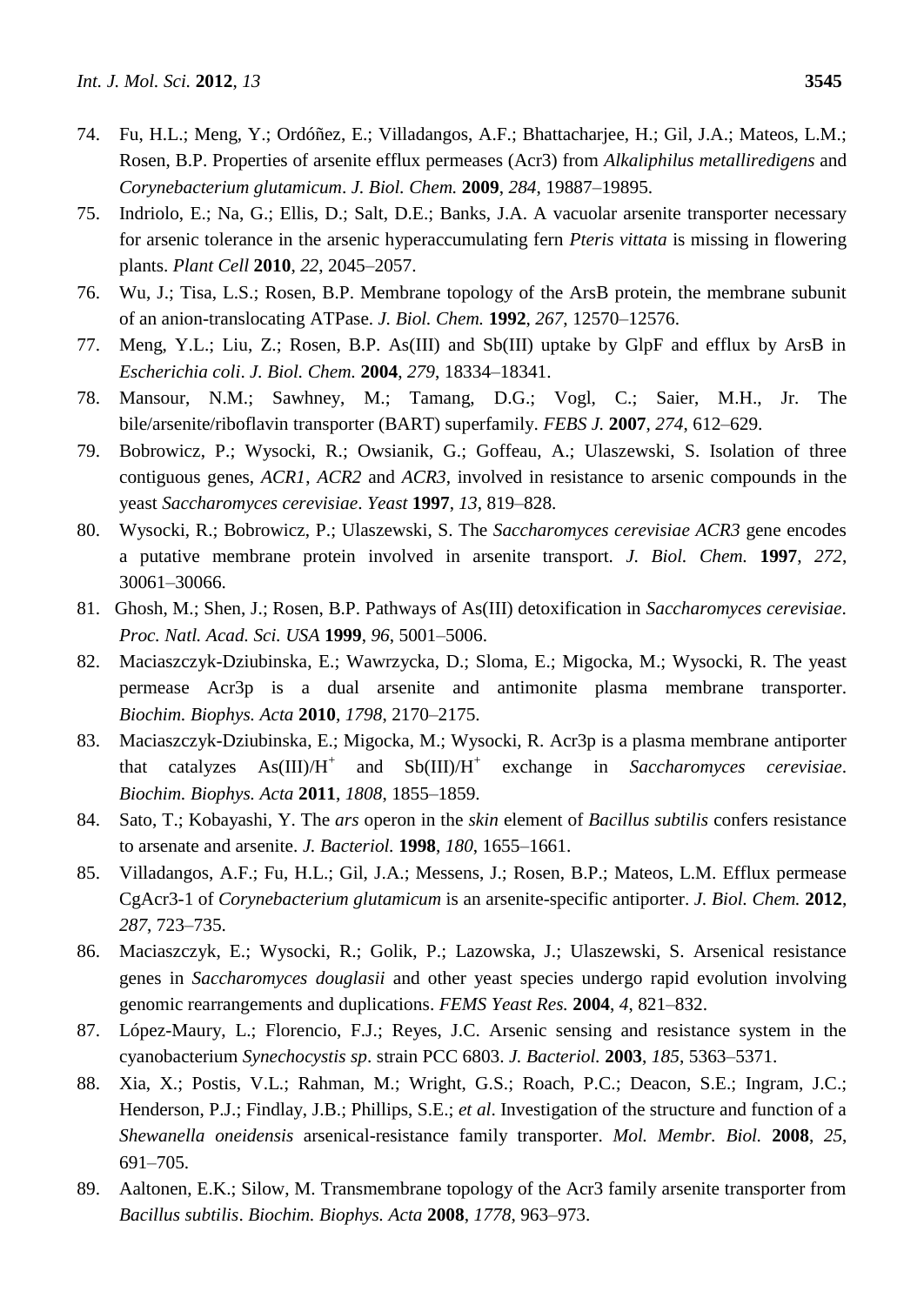- 90. Maciaszczyk-Dziubinska, E.; Wawrzycka, D.; Migocka, M.; Wysocki, R. Mutational analysis of the yeast As(III)/Sb(III) transporter Acr3. University of Wrocław, Wrocław, Poland. Unpublished work, 2012.
- 91. Wysocki, R.; Fortier, P.K.; Maciaszczyk, E.; Thorsen, M.; Leduc, A.; Odhagen, A.; Owsianik, G.; Ulaszewski, S.; Ramotar, D.; Tamás, M.J. Transcriptional activation of metalloid tolerance genes in *Saccharomyces cerevisiae* requires the AP-1-like proteins Yap1p and Yap8p. *Mol. Biol. Cell* **2004**, *15*, 2049–2060.
- 92. Di, Y.; Tamás, M.J. Regulation of the arsenic-responsive transcription factor Yap8p involves the ubiquitin-proteasome pathway. *J. Cell Sci.* **2007**, *120*, 256–264.
- 93. Ilina, Y.; Sloma, E.; Maciaszczyk-Dziubinska, E.; Novotny, M.; Thorsen, M.; Wysocki, R.; Tamás, M.J. Characterization of the DNA binding motif of the arsenic-responsive transcription factor Yap8p. *Biochem. J.* **2008**, *415*, 467–475.
- 94. Leslie, E.M. Arsenic-glutathione conjugate transport by the human multidrug resistance proteins (MRPs/ABCCs). *J. Inorg. Biochem.* **2011**, doi: 10.1016/j.jinorgbio.2011.11.009.
- 95. Slot, A.J.; Molinski, S.V.; Cole, S.P. Mammalian multidrug-resistance proteins (MRPs). *Essays Biochem.* **2011**, *50*, 179–207.
- 96. Sharom, F.J. The *P*-glycoprotein multidrug transporter. *Essays Biochem.* **2011**, *50*, 161–178.
- 97. Wawrzycka, D.; Sobczak, I.; Bartosz, G.; Bocer, T.; Ułaszewski, S.; Goffeau A. Vmr1p is a novel vacuolar multidrug resistance ABC transporter in *Saccharomyces cerevisiae*. *FEMS Yeast Res.* **2010**, *10*, 828–838.
- 98. Paumi, C.M.; Chuk, M.; Snider, J.; Stagljar, I.; Michaelis, S. ABC transporters in *Saccharomyces cerevisiae* and their interactors: new technology advances the biology of the ABCC (MRP) subfamily. *Microbiol. Mol. Biol. Rev.* **2009**, *73*, 577–593.
- 99. Vatamaniuk, O.K.; Bucher, E.A.; Ward, J.T.; Rea, P.A. Wormstake the phyto out of phytochelatins. *Trends Biotechnol.* **2002**, *20*, 61–64.
- 100. Vatamaniuk, O.K.; Mari, S.; Lu, Y.P.; Rea P.A. Mechanism of heavy metal ion activation of phytochelatin (PC) synthase: blocked thiols are sufficient for PC synthase-catalyzed transpeptidation of glutathione and related thiol peptides. *J. Biol. Chem.* **2000**, *275*, 31451–31459.
- 101. Ortiz, D.F.; Ruscitti, T.; McCue, K.F.; Ow, D.W. Transport of metal-binding peptides by HMT1, a fission yeast ABC-type vacuolar membrane protein. *J. Biol. Chem.* **1995**, *270*, 4721–4728.
- 102. Prévéral, S.; Gayet, L.; Moldes, C.; Hoffmann, J.; Mounicou, S.; Gruet, A.; Reynaud, F.; Lobinski, R.; Verbavatz, J.M.; Vavasseur, A.; *et al.* A common highly conserved cadmium detoxification mechanism from bacteria to humans: heavy metal tolerance conferred by the ATP-binding cassette (ABC) transporter SpHMT1 requires glutathione but not metal-chelating phytochelatin peptides. *J. Biol. Chem.* **2009**, *284*, 4936–4943.
- 103. Sooksa-Nguan, T.; Yakubov, B.; Kozlovskyy, V.I.; Barkume, C.M.; Howe, K.J.; Thannhauser, T.W.; Rutzke, M.A.; Hart, J.J.; Kochian, L.V.; Rea, P.A.; *et al.* Drosophila ABC transporter, DmHMT-1, confers tolerance to cadmium. DmHMT-1 and its yeast homolog, SpHMT-1, are not essential for vacuolar phytochelatin sequestration. *J. Biol. Chem.* **2009**, *284*, 354–362.
- 104. Schwartz, M.S.; Benci, J.L.; Selote, D.S.; Sharma, A.K.; Chen, A.G.; Dang, H.; Fares, H.; Vatamaniuk, O.K. Detoxification of multiple heavy metals by a half-molecule ABC transporter, HMT-1, and coelomocytes of *Caenorhabditis elegans*. *PLoS One* **2010**, *5*, e9564.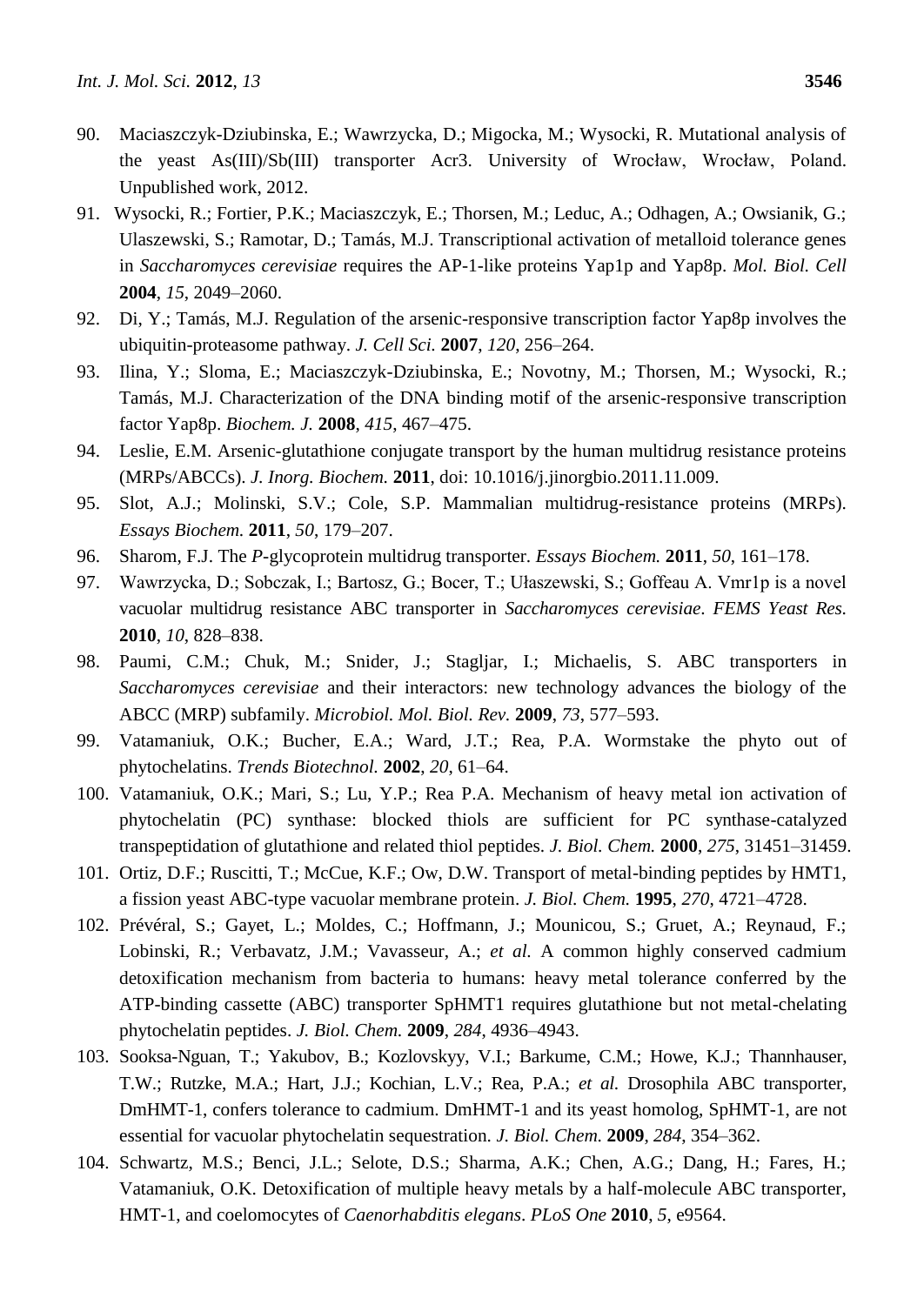- 105. Song, W.Y.; Park, J.; Mendoza-Cózatl, D.G.; Suter-Grotemeyer, M.; Shim, D.; Hörtensteiner, S.; Geisler, M.; Weder, B.; Rea, P.A.; Rentsch, D.; *et al.* Arsenic tolerance in *Arabidopsis* is mediated by two ABCC-type phytochelatin transporters. *Proc. Natl. Acad. Sci. USA* **2010**, *107*, 21187–21192.
- 106. Mendoza-Cózatl, D.G.; Zhai, Z.; Jobe, T.O.; Akmakjian, G.Z.; Song, W.Y.; Limbo, O.; Russell, M.R.; Kozlovskyy, V.I.; Martinoia, E.; Vatamaniuk, O.K.; *et al.* Tonoplast-localized Abc2 transporter mediates phytochelatin accumulation in vacuoles and confers cadmium tolerance. *J. Biol. Chem.* **2010**, *285*, 40416–40426.
- 107. Callahan, H.L.; Beverley, S.M. Heavy metal resistance: a new role for *P*-glycoproteins in *Leishmania*. *J. Biol. Chem.* **1991**, *266*, 18427–18430.
- 108. Ouellette, M.; Legare, D.; Haimeur, A.; Grondin, K.; Roy, G.; Brochu, C.; Papadopoulou, B. ABC transporters in *Leishmania* and their role in drug resistance. *Drug Resist Updat.* **1998**, *1*, 43–48.
- 109. Légaré, D.; Richard, D.; Mukhopadhyay, R.; Stierhof, Y.D.; Rosen, B.P.; Haimeur, A.; Papadopoulou, B.; Ouellette, M. The *Leishmania* ABC protein PGPA is an intracellular metalthiol transporter ATPase. *J. Biol. Chem.* **2001**, *276*, 26301–26307.
- 110. Coelho, A.C.; Beverley, S.M.; Cotrim, P.C. Functional genetic identification of PRP1, an ABC transporter superfamily member conferring pentamidine resistance in *Leishmania major*. *Mol. Biochem. Parasitol.* **2003**, *130*, 83–90.
- 111. Coelho, A.C.; Yamashiro-Kanashiro, E.H.; Bastos, S.F.; Mortara, R.A.; Cotrim, P.C. Intracellular location of the ABC transporter PRP1 related to pentamidine resistance in *Leishmania major*. *Mol. Biochem. Parasitol.* **2006**, *150*, 378–383.
- 112. Broeks, A.; Gerrard, B.; Allikmets, R.; Dean, M.; Plasterk, R.H. Homologues of the human multidrug resistance genes *MRP* and *MDR* contribute to heavy metal resistance in the soil nematode *Caenorhabditis elegans*. *EMBO J.* **1996**, *15*, 6132–6143.
- 113. Long, Y.; Li, Q.; Wang, Y.; Cui, Z. MRP proteins as potential mediators of heavy metal resistance in zebrafish cells. *Comp. Biochem. Physiol. C Toxicol. Pharmacol.* **2011**, *153*, 310–317.
- 114. Long, Y.; Li, Q.; Cui, Z. Molecular analysis and heavy metal detoxification of ABCC1/MRP1 in zebrafish. *Mol. Biol. Rep.* **2011**, *38*, 1703–1711.
- 115. Chin, K.V.; Tanaka, S.; Darlington, G.; Pastan, I.; Gottesman, M.M. Heat shock and arsenite increase expression of the multidrug resistance (*MDR1*) gene in human renal carcinoma cells. *J. Biol. Chem.* **1990**, *265*, 221–226.
- 116. Liu, J.; Chen, H.; Miller, D.S.; Saavedra, J.E.; Keefer, L.K.; Johnson, D.R.; Klaassen, C.D.; Waalkes, M.P. Overexpression of glutathione S-transferase II and multidrug resistance transport proteins is associated with acquired tolerance to inorganic arsenic. *Mol. Pharmacol.* **2001**, *60*, 302–309.
- 117. Liu, J.; Liu, Y.; Powell, D.A.; Waalkes, M.P.; Klaassen, C.D. Multidrug-resistance *mdr1a*/*1b* double knockout mice are more sensitive than wild type mice to acute arsenic toxicity, with higher arsenic accumulation in tissues. *Toxicology* **2002**, *170*, 55–62.
- 118. Xie, Y.; Liu, J.; Liu, Y.; Klaassen, C.D.; Waalkes, M.P. Toxicokinetic and genomic analysis of chronic arsenic exposure in multidrug-resistance *mdr1a*/*1b*(-/-) double knockout mice. *Mol. Cell. Biochem.* **2004**, *255*, 11–18.